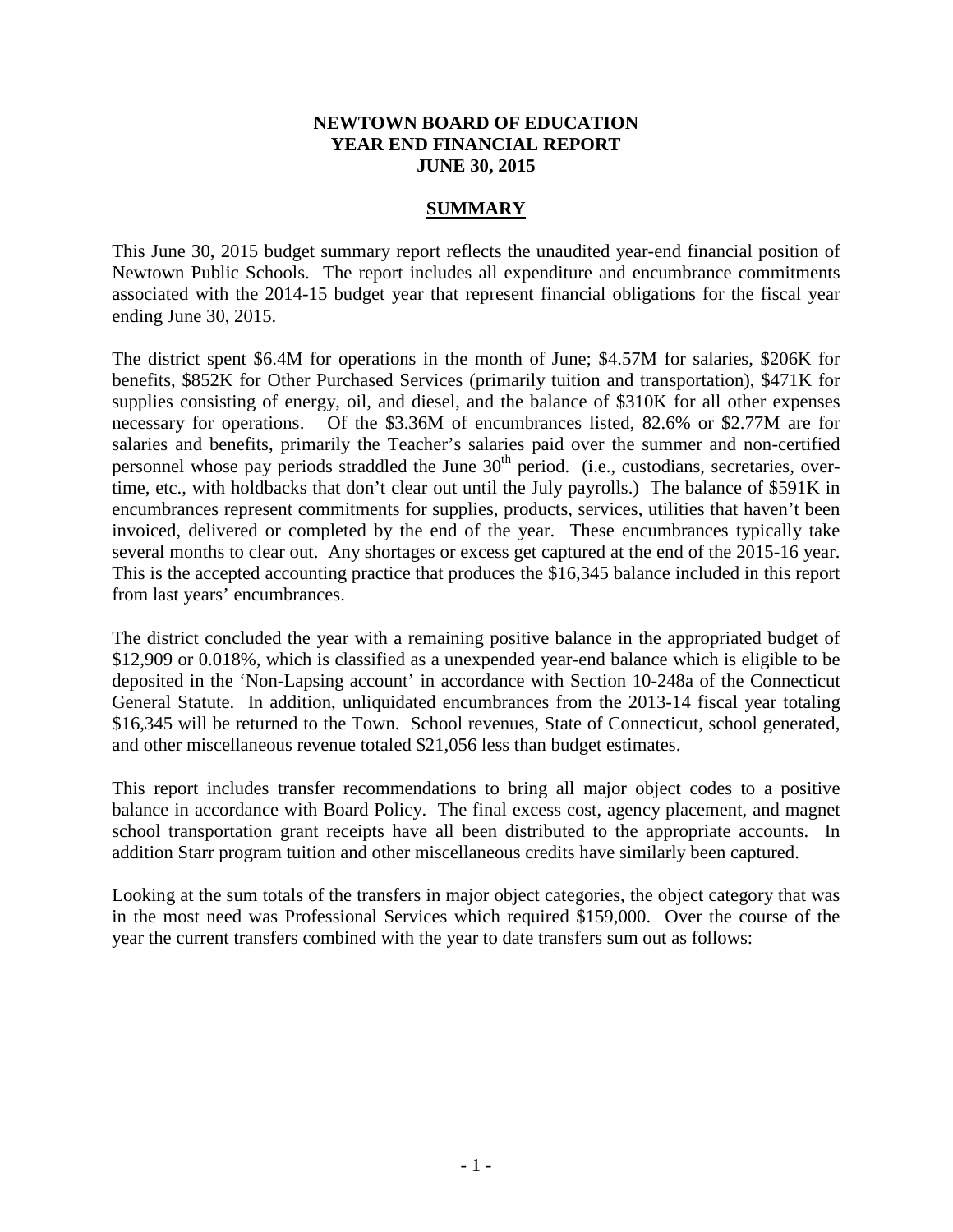| 100 Salaries                     | (\$183,000)  |
|----------------------------------|--------------|
| 200 Employee Benefits            | $(\$48,000)$ |
| <b>300 Professional Services</b> | \$159,000    |
| 400 Purchased Property Services  | \$10,000     |
| 500 Other Purchased Services     | \$117,600    |
| 600 Supplies                     | $(\$48,600)$ |
| 700 Property                     |              |
| 800 Miscellaneous                | $(\$7,000)$  |
|                                  |              |

The rationale for these transfers have been highlighted throughout the year in these monthly financial reports. The final recommended transfers are included in order to bring all major objects to a positive position. The operating guideline is generally to have all sub account object categories to be within \$5,000, plus/minus.

Accounts which provided additional balances since the May report once all reconciliation was completed included the following: Teachers \$10,000, Clerical \$14,000, Paras, \$5,000, Park & Rec & Civic \$8,000, FICA, Med & Unemployment \$15,000, Professional Services \$7,000, Transportation \$5,000, Tuition \$25,000, and Diesel fuel \$12,000. (The issue noted on the May report relating to the diesel fuel excess was resolved by the Town liquidating the remaining balance due. Hence no additional expense to the Board.)

Accounts that required additional funds since the May report included the following: Tutors \$27,000, Substitutes \$5,000, Extra work \$14,000, Custodial OT \$9,000, Emergency repairs \$21,000, and Other Property Services \$6,000.

This was the third year the district has used All Star Transportation to provide all its in-district bussing needs. Education Connection provided out-of-district special needs transports in their first year as a new transportation provider to our school district. Overall there was a savings to budget of over \$50,000 due to the favorable bid of Education Connection for Out-Of-District Services (\$20,000) and continued efficiencies being provided by All Star (\$30,000).

Many other balances of a less sizeable nature are evident and distributed within the attached financial report.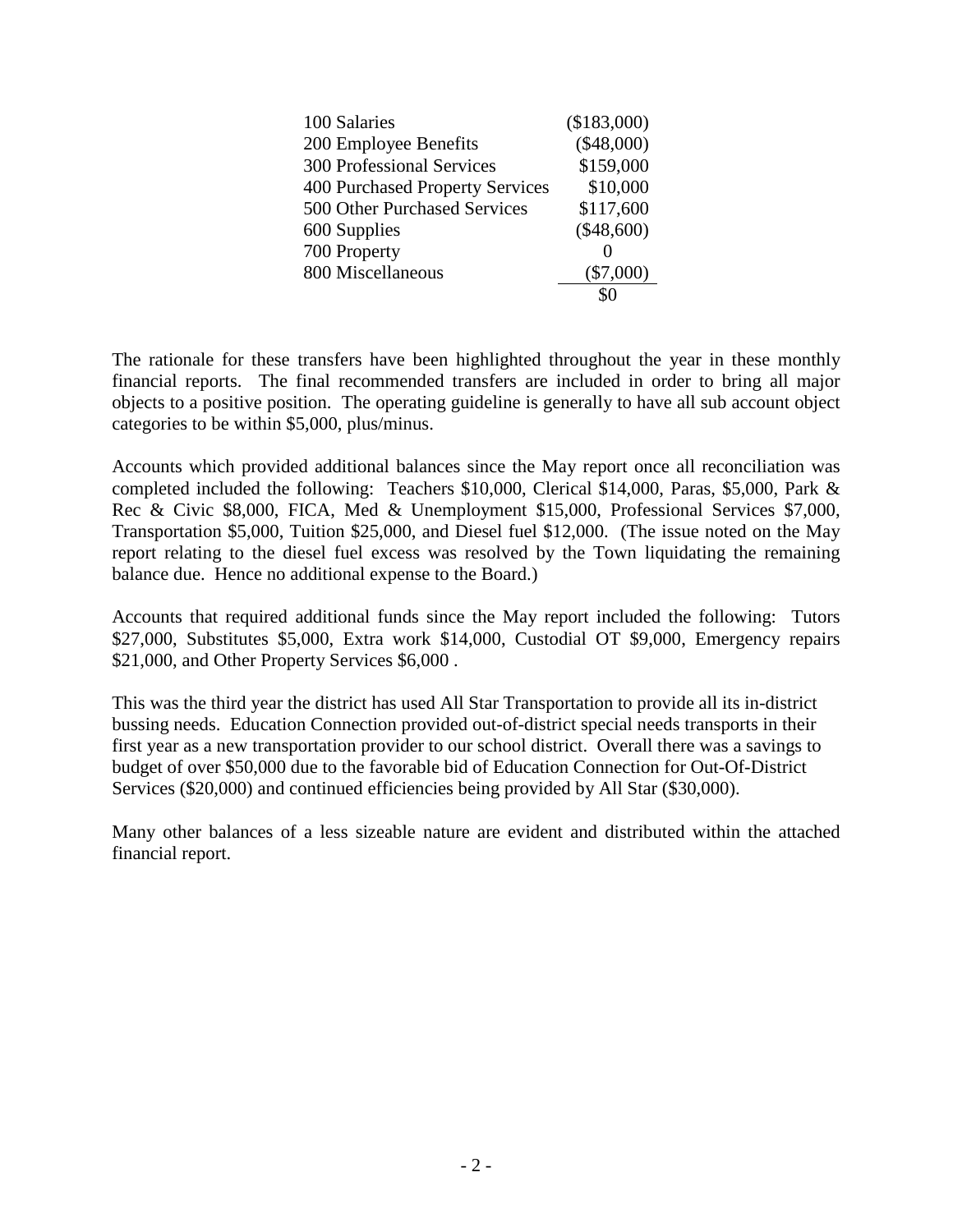# **RECOMMENDED YEAR-END TRANSFERS**

# TRANSFER FUNDS OUT OF & INTO 100 SALARY

(ACCOUNTS ON PAGE 2 OF THE FINANCIALS)

| <b>Administrative Salaries</b>             | \$25,000     |
|--------------------------------------------|--------------|
| Teacher & Specialist Salaries              | $(\$56,000)$ |
| Homebound & Tutor Salaries                 | \$56,000     |
| <b>Certified Substitutes</b>               | (\$16,000)   |
| Supervisors/Technology Salaries            | $(\$6,000)$  |
| Clerical & Secretarial Salaries            | (\$10,000)   |
| Nurses & Medical Advisors                  | \$11,000     |
| Custodial & Maint. Salaries                | (\$11,000)   |
| Non Certified Salary Adjustments           | $(\$36,000)$ |
| <b>Special Education Services Salaries</b> | (\$14,000)   |
| Extra Work – Non-Cert                      | \$23,000     |
| Custodial & Maintenance Overtime           | \$22,000     |
| Civic Activities/Park & Rec                | $(\$6,000)$  |
| <b>Total Net Transfers</b>                 | (\$18,000)   |

# TRANSFER FUNDS OUT OF 200 EMPLOYEE BENEFITS:

(ACCOUNTS ON PAGE 3 OF THE FINANCIALS)

| FICA & Medicare                    | (\$5,000)    |
|------------------------------------|--------------|
| Unemployment & Employee Assistance | $(\$20,000)$ |
| Workers' Compensation              | $(\$5,000)$  |
| <b>Total Net Transfers</b>         | $(\$37,000)$ |

# TRANSFER FUNDS OUT OF & INTO 300 PROFESSIONAL SERVICES: (ACCOUNTS ON PAGE 3 OF THE FINANCIALS)

| <b>Professional Services</b>             | \$38,000     |
|------------------------------------------|--------------|
| <b>Professional Educational Services</b> | $(\$44,000)$ |
| <b>Total Net Transfers</b>               | \$6,000      |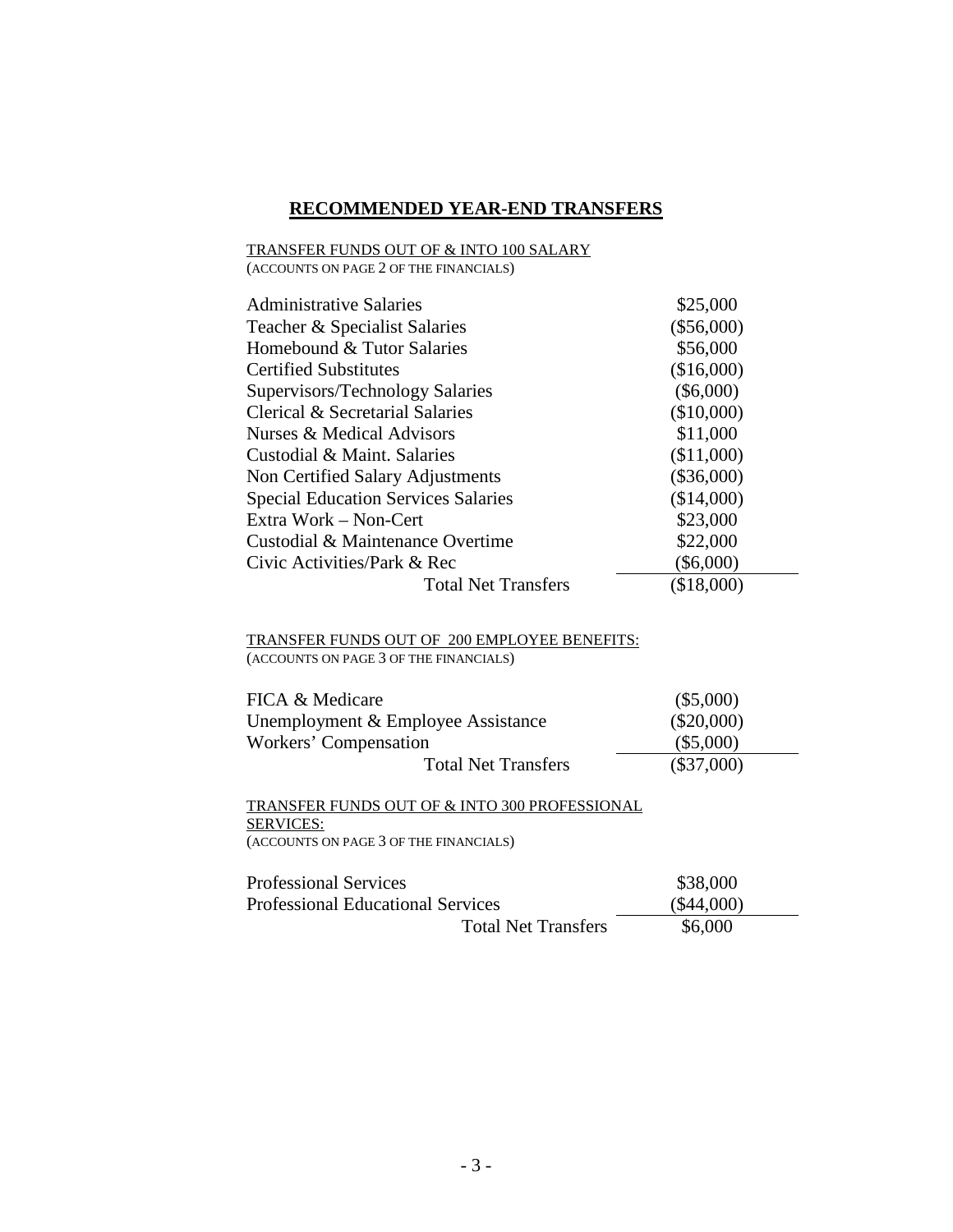# TRANSFER FUNDS OUT OF & INTO 400 PURCHASE PROPERTY SERVICES:

(ACCOUNTS ON PAGE 3 OF THE FINANCIALS)

| Building & Grounds Services         | $(\$5,000)$ |
|-------------------------------------|-------------|
| Utility Services - Water & Sewer    | $(\$7,000)$ |
| Buildings, Site & Emergency Repairs | \$47,000    |
| Rentals – Building $&$ Equipment    | $(\$7,000)$ |
| Building & Site Improvements        | (\$18,000)  |
| <b>Total Net Transfers</b>          | \$10,000    |

#### TRANSFER FUNDS OUT OF & INTO 500 OTHER PURCHASED SERVICES: (ACCOUNTS ON PAGE 4 OF THE FINANCIALS)

| <b>Contracted Services</b>     | (\$14,000)  |
|--------------------------------|-------------|
| <b>Transportation Services</b> | (\$11,000)  |
| Tuition – Out of District      | \$140,000   |
| Student Travel & Staff Mileage | $(\$3,000)$ |
| <b>Total Net Transfer</b>      | \$112,000   |

#### TRANSFER FUNDS OUT OF & INTO 600 SUPPLIES: (ACCOUNTS ON PAGE 4 OF THE FINANCIALS)

| Instructional & Library Supplies | $(\$55,000)$ |
|----------------------------------|--------------|
| <b>Natural Gas</b>               | (\$10,000)   |
| Fuel Oil                         | \$21,000     |
| Fuel for Vehicles & Equipment    | (\$17,000)   |
| <b>Total Net Transfer</b>        | $(\$61,000)$ |

# TRANSFER FUNDS INTO 700 PROPERTY:

(ACCOUNTS ON PAGE 5 OF THE FINANCIALS)

| Other Equipment                                |       |
|------------------------------------------------|-------|
| <b>Total Net Transfer</b>                      | (\$0) |
| <b>TRANSFER FUNDS OUT OF 800 MISCELLANEOUS</b> |       |
| (ACCOUNTS ON PAGE 5 OF THE FINANCIALS)         |       |

Memberships (\$7,000)<br>Total net Transfer (\$7,000) Total net Transfer

During the month of June we received a revenue of \$70.50 for copier usage fees.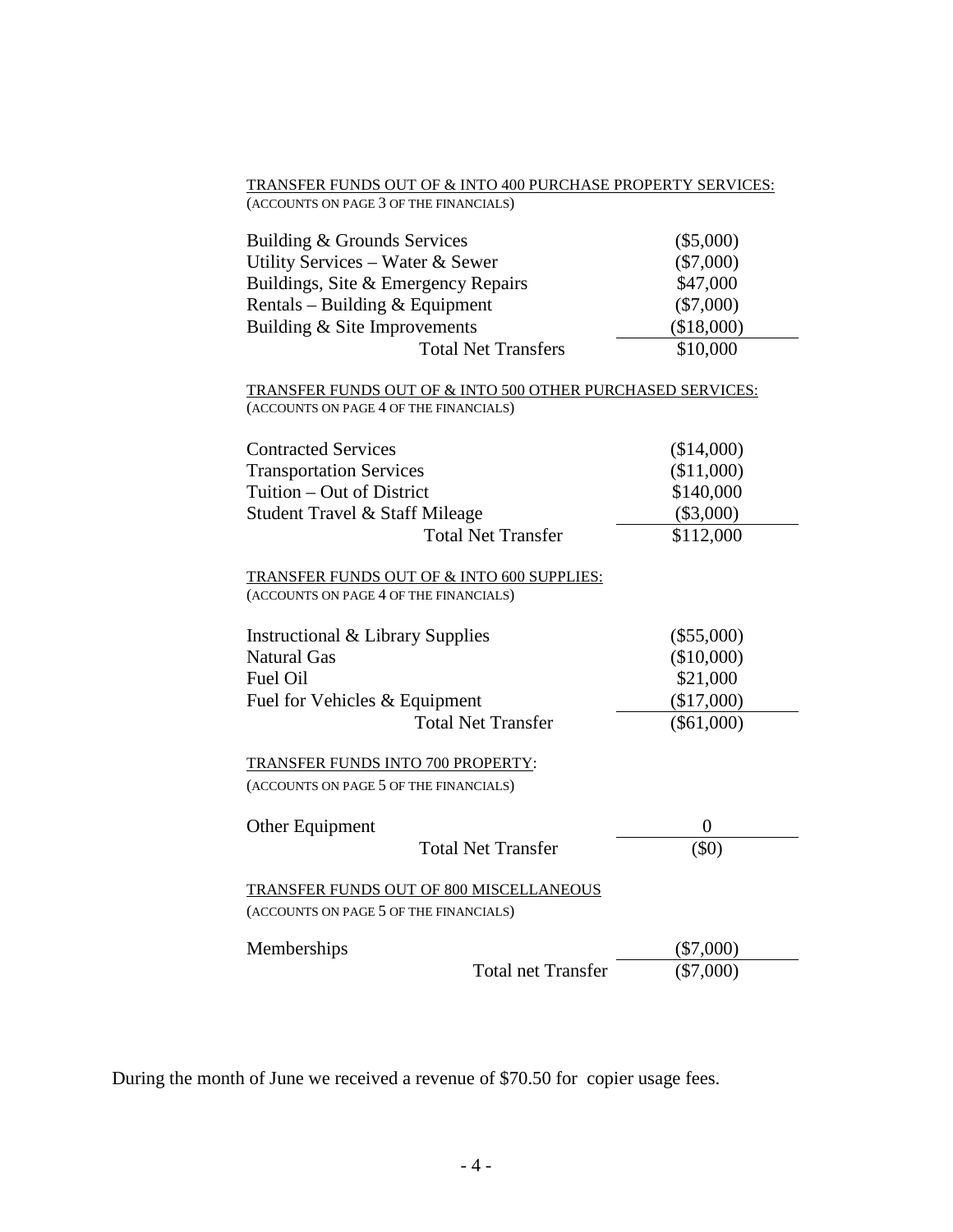All accounts were reviewed and purchases scrutinized on a continuing basis to assure a positive financial position. Newtown Public Schools achieved the results expected by the Board of Education operating well within its operating budget.

Providing current financial information to the Board of Education is essential in order to remain within the allotted budget while maintaining a financial spending plan that meets the mission and goals of Newtown Board of Education. The fiscal year ended within the allotted budget and has been able to provide overall improvements.

# **School Emergency Response to Violence (Project SERV)**

Phase II of the SERV grant immediate services was awarded April 22, 2014 in the amount of \$1,938,913. This grant was a continuation of services provided for under Phase I of the SERV grant including security guards, social workers, school psychologists, guidance counselors, substitute teachers, and administrative / recovery support. Phase II of the SERV grant is still considered an immediate services grant which provides short-term support after a traumatic event. Immediate services grants are intended to be used to meet acute needs and restore the learning environment. This grant was in effect from September 1, 2013 through March 31, 2015. We were awarded another SERV grant called the Extended Services Grant in the amount of \$3,170,625. This grant addresses the long-term recovery efforts of the district. This grant began on August 16, 2014 and runs through June 30, 2016.

|                                                 | <b>Phase II Immediate Services Grant</b> | <b>Extended Services Grant</b>                  |                            |
|-------------------------------------------------|------------------------------------------|-------------------------------------------------|----------------------------|
| <b>Approved Budget</b><br><b>Total Expenses</b> | \$1,938,913<br>\$1,937,537               | <b>Approved Budget</b><br>$FY$ 2014/15 Expenses | \$3,170,625<br>\$1,426,874 |
| <b>Balance</b>                                  | \$1,376                                  | <b>Remaining Fund Balance</b>                   | \$1,743,751                |

\*The District will be able to apply for a No Cost Extension on unspent fund balances for services and/or activities not completed prior to June 30, 2016.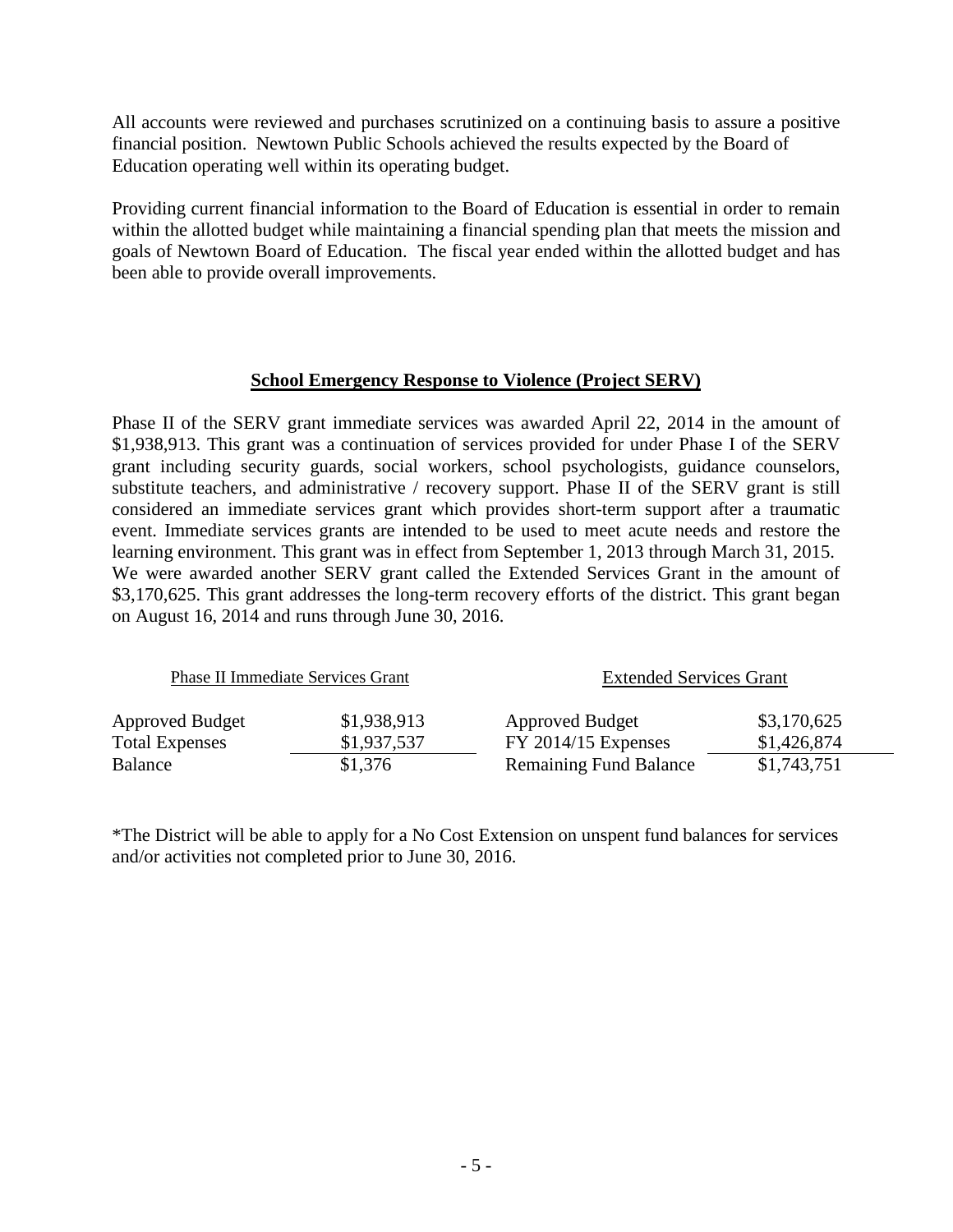# **Department of Justice-Victims Grant (DOJ)**

Under the Department of Justice, the NBOE collaborated with the Town in submitting an application for a victims of crime grant. The Office for victims of crime fund supports a broad array of programs and services that focus on helping victims in the immediate aftermath of crime and continuing to support them as they rebuild their lives. Millions of dollars are invested annually in victim compensation and assistance in training. *(This grant is referred to as the "DOJ grant")*

The district is operating under the assurances provided by Federal Officials that these items will be funded, particularly the hardening items which are not usually covered under this program.

DOJ Grant

|                                                | DUJ UIAIII                            |                                           |
|------------------------------------------------|---------------------------------------|-------------------------------------------|
|                                                | $07/01/2013 - 12/30/2015$<br>Phase II | $07/01/2013 - 12/30/2015$<br>Supplemental |
| <b>Submitted Budget</b><br><b>YTD Expenses</b> | \$1,642,906<br>\$1,431,289            | \$236,746<br>\$194,815                    |
| <b>Budget Remaining</b>                        | \$211,617                             | \$41,931                                  |

# **State of Connecticut Department of Emergency Services and Public Protection School Security Grant (SSG)**

The district has applied for and received a grant for State reimbursements for additional security measures throughout the district. The budget submitted was for \$969,264 worth of improvements, primarily hardening and added security surveillance, access, and communication. The State has committed to a 36.79% reimbursement, which is estimated to be \$356,592 of State assistance. The local or Grantee match will be provided for via several funding sources which include \$150,955 which has been paid for from the 2013-14 budget (before the State announced that expenditures in that year were eligible under this program), along with a balance of \$511,016 from the DOJ funds resulting from the CRISIS Phase and related to the 2012-13 fiscal year and Non Lapsing Funds of \$47,185 from the 2013-14 year, which were set aside by the Board of Finance on the school districts behalf for this purpose. The program has recently been extended to June 30, 2016 by the State because school districts were unable to complete all the projects by June 30, 2015, the original grant completion deadline.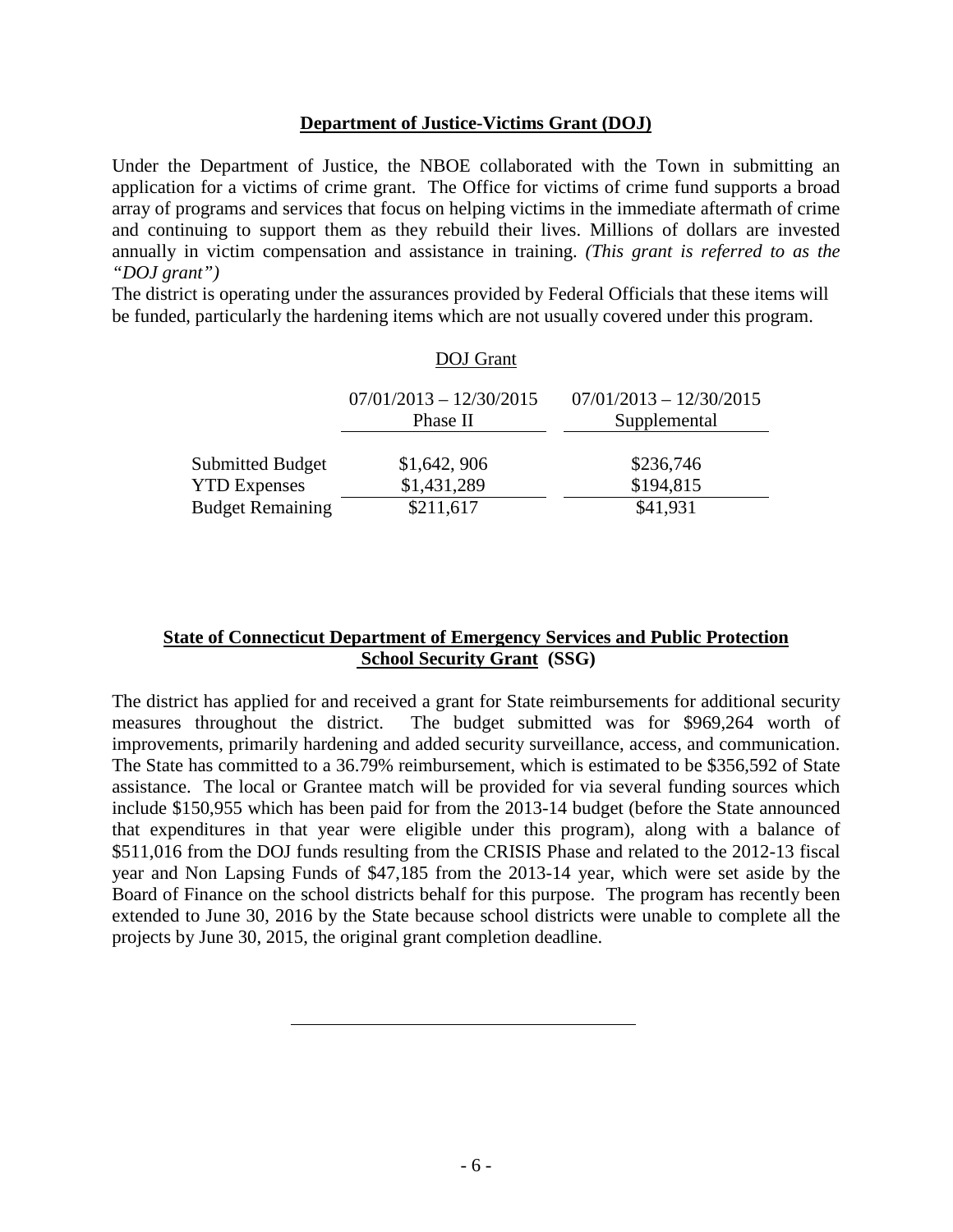Following the offsetting revenue schedule of the monthly report is a schedule of Building and Site Maintenance Projects completed and this is followed by a schedule on cash donations for the year.

All these items are unaudited and subject to change.

Ronald J. Bienkowski Director of Business August 10, 2015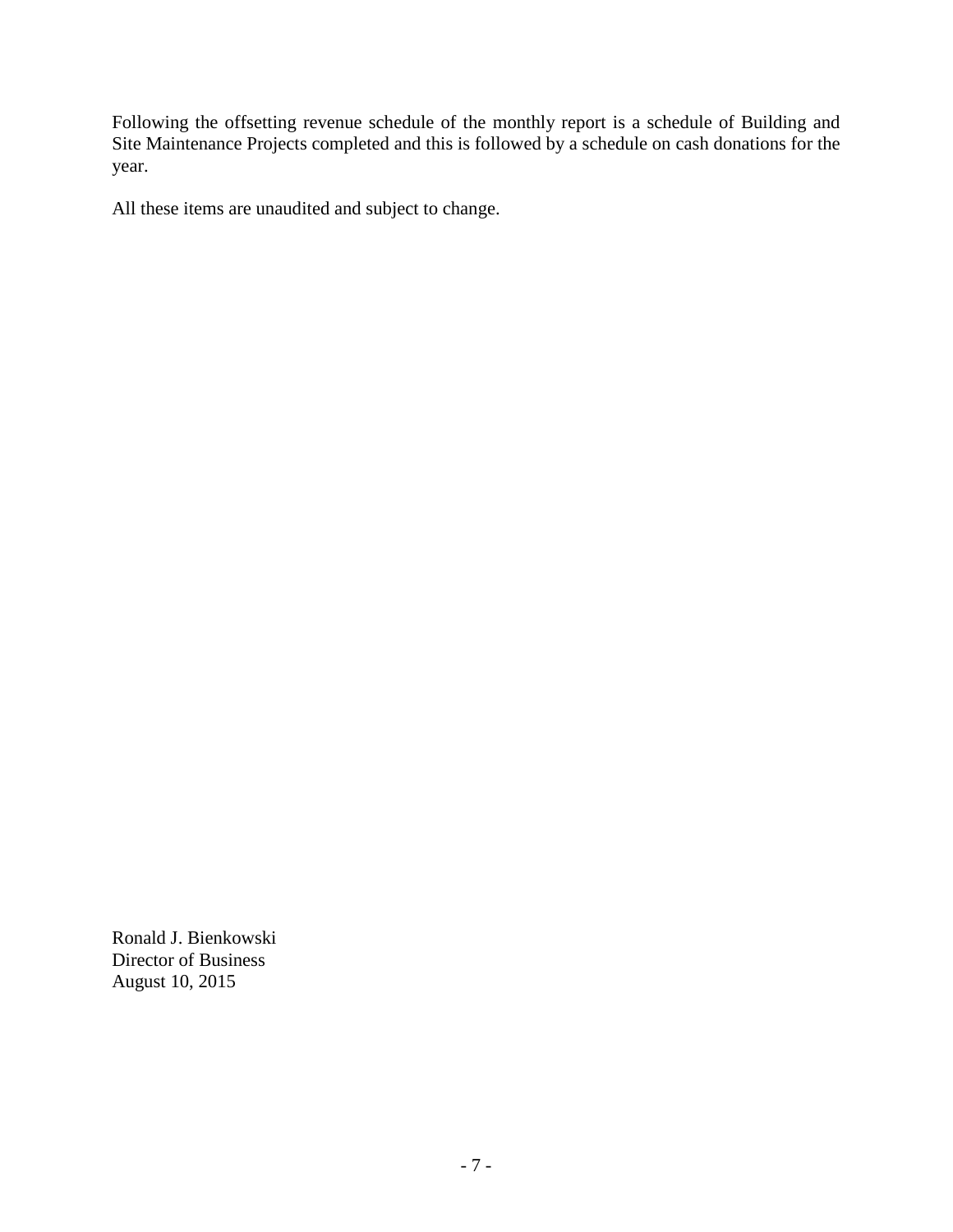# **NEWTOWN PUBLIC SCHOOLS GENERAL FUND EXPENDITURE AND REVENUE BALANCE**

The Board of Education should feel confident that the needs of the school system and unanticipated repairs and energy expenses have been met as a result of carefully conducted discussions at public Board of Education meetings with sensitivity to the community and in compliance with all legal requirements and expectations.

The General Fund account history and school revenue balances over the last several years demonstrates that the Board of Education has managed to provide the required educational opportunities to the students of Newtown while operating within the budget appropriation approved by its citizens.

|          | Unexpended          | <b>Unliquidated Encumbrances</b> | School       |
|----------|---------------------|----------------------------------|--------------|
| Year-End | <b>Budget Funds</b> | From the Prior Year              | Revenues     |
|          |                     |                                  |              |
| 6/30/02  | \$23,322            | \$961                            | \$42,482     |
| 6/30/03  | \$32,962            | \$0                              | (\$18,647)   |
| 6/30/04  | \$26,809            | \$4,723                          | (\$120, 145) |
| 6/30/05  | \$9,000             | \$15,387                         | \$130,634    |
| 6/30/06  | \$272,100           | \$27,911                         | \$134,370    |
| 6/30/07  | \$1,474             | \$18,751                         | \$117,800    |
| 6/30/08  | \$7,688             | \$1,233                          | \$15,485     |
| 6/30/09  | \$7,773             | \$432                            | \$51,263     |
| 6/30/10  | \$155,762           | \$12,696                         | $(\$88,921)$ |
| 6/30/11  | \$58,670            | \$74,159                         | \$8,659      |
| 6/30/12  | \$38,167            | \$33,959                         | \$101,024    |
| 6/30/13  | \$6,035             | \$222                            | \$51,767     |
| 6/30/14  | \$47,185            | \$12,195                         | \$6,236      |
| 6/30/15  | \$12,909            | \$16,345                         | $(\$21,056)$ |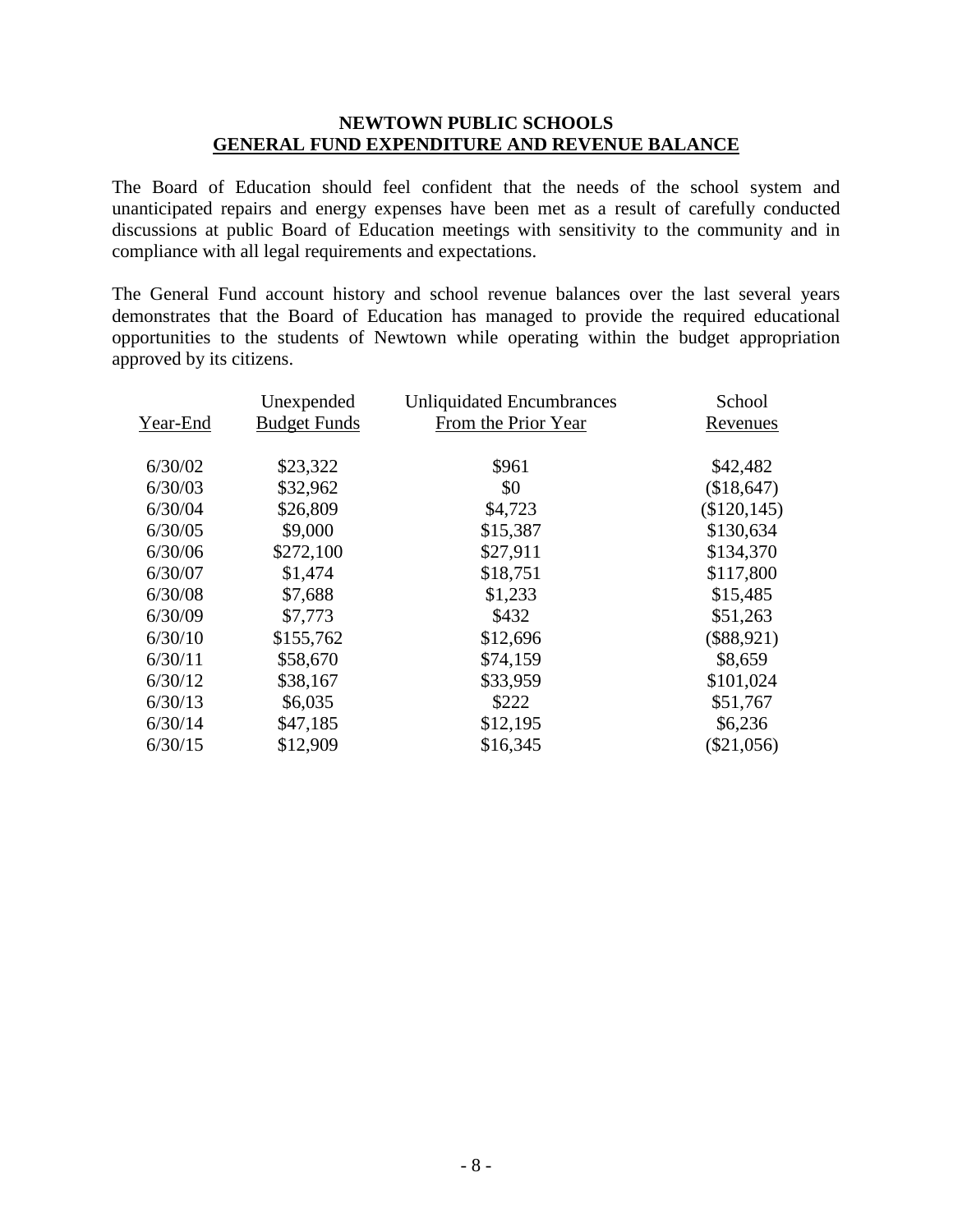# **TERMS AND DEFINITIONS**

The Newtown Board of Education's Monthly Financial Report provides summary financial information in the following areas:

- Object Code a service or commodity obtained as the result of a specific expenditure defined by eight categories: Salaries, Employee Benefits, Professional Services, Purchased Property Services, Other Purchased Services, Supplies, Property, and Miscellaneous.
- Expense Category further defines the type of expense by Object Code
- Expended 2013-14 actual (audited) expenditures of the prior fiscal year (for comparison purposes)
- Approved Budget indicates the town approved financial plan used by the school district to achieve its goals and objectives.
- **THE TRANSFER** identified specific cross object codes requiring adjustments to provide adequate funding for the fiscal period. This includes all transfers made to date.
- Current Transfers identifies the recommended cross object codes for current month action. (No current transfers indicated)
- **Current Budget** adjusts the Approved Budget calculating adjustments  $(+)$  or  $-)$  from transfers to the identified object codes.
- Year-To-Date Expended indicates the actual amount of cumulative expenditures processed by the school district through the month-end date indicated on the monthly budget summary report.
- Encumbered indicates approved financial obligations of the school district as a result of employee salary contracts, purchasing agreements, purchase orders, or other identified obligations not processed for payment by the date indicated on the monthly budget summary report.
- Balance calculates object code account balances, subtracting expenditures and encumbrances from the current budget amount, indicating unobligated balances or shortages.
- Anticipated Obligation is a column which provides a method to forecast expense category fund balances that have not been approved via an encumbrance, but are anticipated to be expended or remain with an account balance to maintain the overall budget funding level. Receivable revenue (i.e., grants) are now included in this column which has the effect of netting the expected expenditure.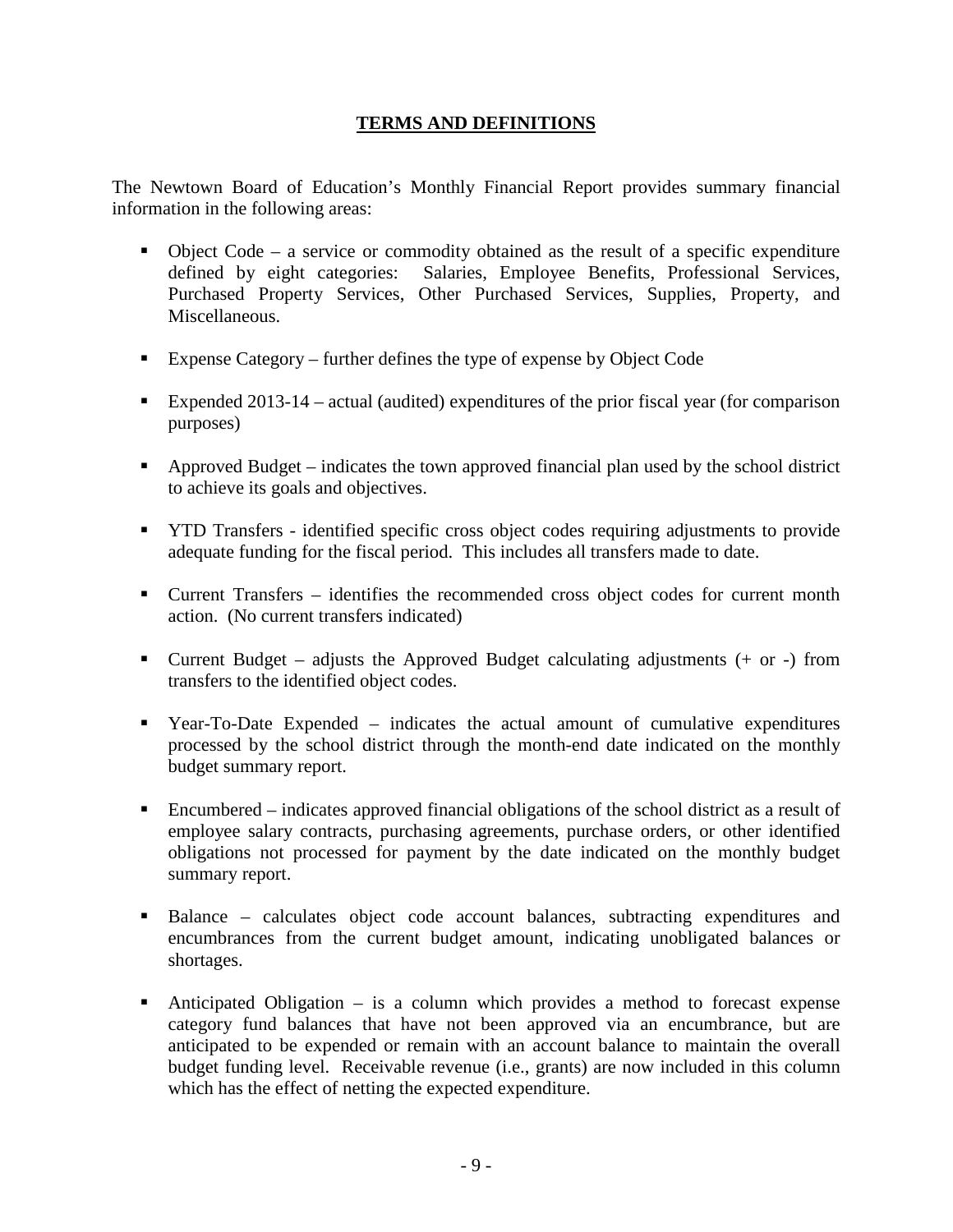Projected Balance – calculates the object code balances subtracting the Anticipated Obligations. These balances will move up and down as information is known and or decisions are anticipated or made about current and projected needs of the district.

The monthly budget summary report also provides financial information on the State of Connecticut grant reimbursement programs (Excess Cost and Agency Placement Grants and Magnet Grant Transportation). These reimbursement grants/programs are used to supplement local school district budget programs as follows:

Excess Cost Grant – this State of Connecticut reimbursement grant is used to support local school districts for education costs of identified special education students whose annual education costs exceed local prior year per pupil expenditure by 4 ½. Students placed by the Department of Child and Family services (DCF) are reimbursed after the school district has meet the prior year's per pupil expenditure. School districts report these costs annually in December and March of each fiscal year. State of Connecticut grant calculations are determined by reimbursing eligible costs (60%-100%) based on the SDE grant allocation and all other town submittals. Current year receipts results from the state reporting done in December. We receive notice of what we are eligible for in early April.

Magnet Transportation Grant – provides reimbursement of \$1,300 for local students attending approved Magnet school programs. The budgeted grant was \$62,400 for this year while the actual receipt was \$66,300. The district also received \$4,345 from Bethel through a cooperative agreement.

The last portion of the monthly budget summary reports school generated revenue fees that are anticipated revenue to the Town of Newtown, Fees include:

- High school fees for three identified programs with the highest amount of fees anticipated from the high school sports participation fees.
- Building related fees for the use of the high school pool facility, of which there were none, and
- Miscellaneous fees.

The receipts from these fees were \$547 less than budgeted.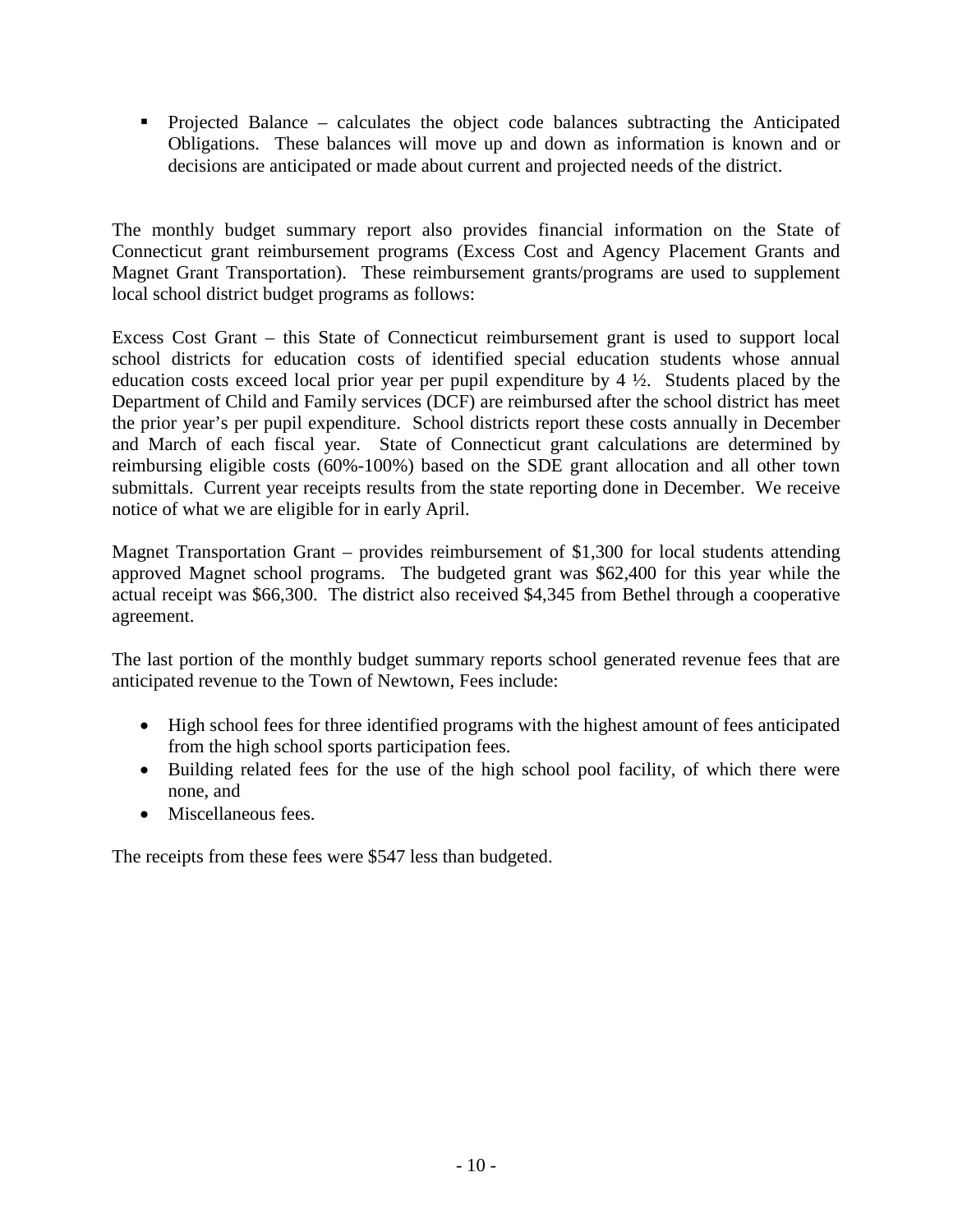#### BUDGET SUMMARY REPORT FOR THE MONTH ENDING - JUNE 30, 2015 (Unaudited)

| <b>OBJECT</b><br><b>CODE</b> | <b>EXPENSE CATEGORY</b>          |     | <b>EXPENDED</b><br>2013 - 2014 |               | <b>APPROVED</b><br><b>BUDGET</b> | <b>YTD</b><br><b>TRANSFERS</b><br>2014 - 2015 |        | <b>CURRENT</b><br><b>TRANSFERS</b> | <b>CURRENT</b><br><b>BUDGET</b> | <b>YTD</b><br><b>EXPENDED</b> | <b>ENCUMBER</b> |      | <b>BALANCE</b> |
|------------------------------|----------------------------------|-----|--------------------------------|---------------|----------------------------------|-----------------------------------------------|--------|------------------------------------|---------------------------------|-------------------------------|-----------------|------|----------------|
|                              | <b>GENERAL FUND BUDGET</b>       |     |                                |               |                                  |                                               |        |                                    |                                 |                               |                 |      |                |
| 100                          | <b>SALARIES</b>                  | \$  | 45,029,126                     | <sup>\$</sup> | 44,999,627 \$                    | $(165,000)$ \$                                |        | $(18,000)$ \$                      | 44,816,627 \$                   | 42,111,384 \$                 | 2,703,866 \$    |      | 1,378          |
| 200                          | <b>EMPLOYEE BENEFITS</b>         | \$  | 10,633,809                     | \$            | 11,169,344 \$                    | $(18,000)$ \$                                 |        | $(30,000)$ \$                      | 11,121,344 \$                   | 11,043,087 \$                 | 71,281 \$       |      | 6,976          |
| 300                          | PROFESSIONAL SERVICES            | \$  | $863,909$ \$                   |               | 749,083 \$                       | 165,000 \$                                    |        | $(6,000)$ \$                       | 908,083 \$                      | 839,110 \$                    | 68,409 \$       |      | 564            |
| 400                          | <b>PURCHASED PROPERTY SERV.</b>  | \$  | 2,418,651                      | \$            | 2,139,419 \$                     |                                               | $-$ \$ | $10,000$ \$                        | 2,149,419 \$                    | 2,044,199 \$                  | 104,756 \$      |      | 464            |
| 500                          | <b>OTHER PURCHASED SERVICES</b>  | \$  | 6,809,463                      | \$            | 7,197,647 \$                     | $5,600$ \$                                    |        | $112,000$ \$                       | 7,315,247 \$                    | 7,128,760 \$                  | 185,942 \$      |      | 545            |
| 600                          | <b>SUPPLIES</b>                  | \$  | 4,619,171                      | \$            | 4,480,093 \$                     | 12,400 \$                                     |        | $(61,000)$ \$                      | 4,431,493 \$                    | 4,220,049 \$                  | 210,990 \$      |      | 454            |
| 700                          | <b>PROPERTY</b>                  | \$  | 552,547                        | - \$          | 534,735 \$                       |                                               | $-$ \$ | $-5$                               | 534,735 \$                      | 518,179 \$                    | 14,679 \$       |      | 1,877          |
| 800                          | <b>MISCELLANEOUS</b>             | \$. |                                |               | 75,356 \$                        |                                               | $-$ \$ | $(7,000)$ \$                       | 68,356 \$                       | 66,522 \$                     | $1,183$ \$      |      | 651            |
|                              | <b>TOTAL GENERAL FUND BUDGET</b> | \$  | 70,998,119 \$                  |               | 71,345,304 \$                    |                                               | $-$ \$ | $-$ \$                             | 71,345,304 \$                   | 67,971,290 \$                 | $3,361,105$ \$  |      | 12,909         |
| 900                          | <b>TRANSFER NON-LAPSING</b>      | \$  | 47,185                         |               |                                  |                                               |        |                                    |                                 |                               |                 |      |                |
|                              | <b>GRAND TOTAL</b>               | S   |                                |               | 71,345,304 \$                    | $-$ \$                                        |        | $-5$                               | 71,345,304 \$                   | 67,971,290 \$                 | 3,361,105       | - \$ | 12,909         |

*( Audited )*

 $\mathbf{r}$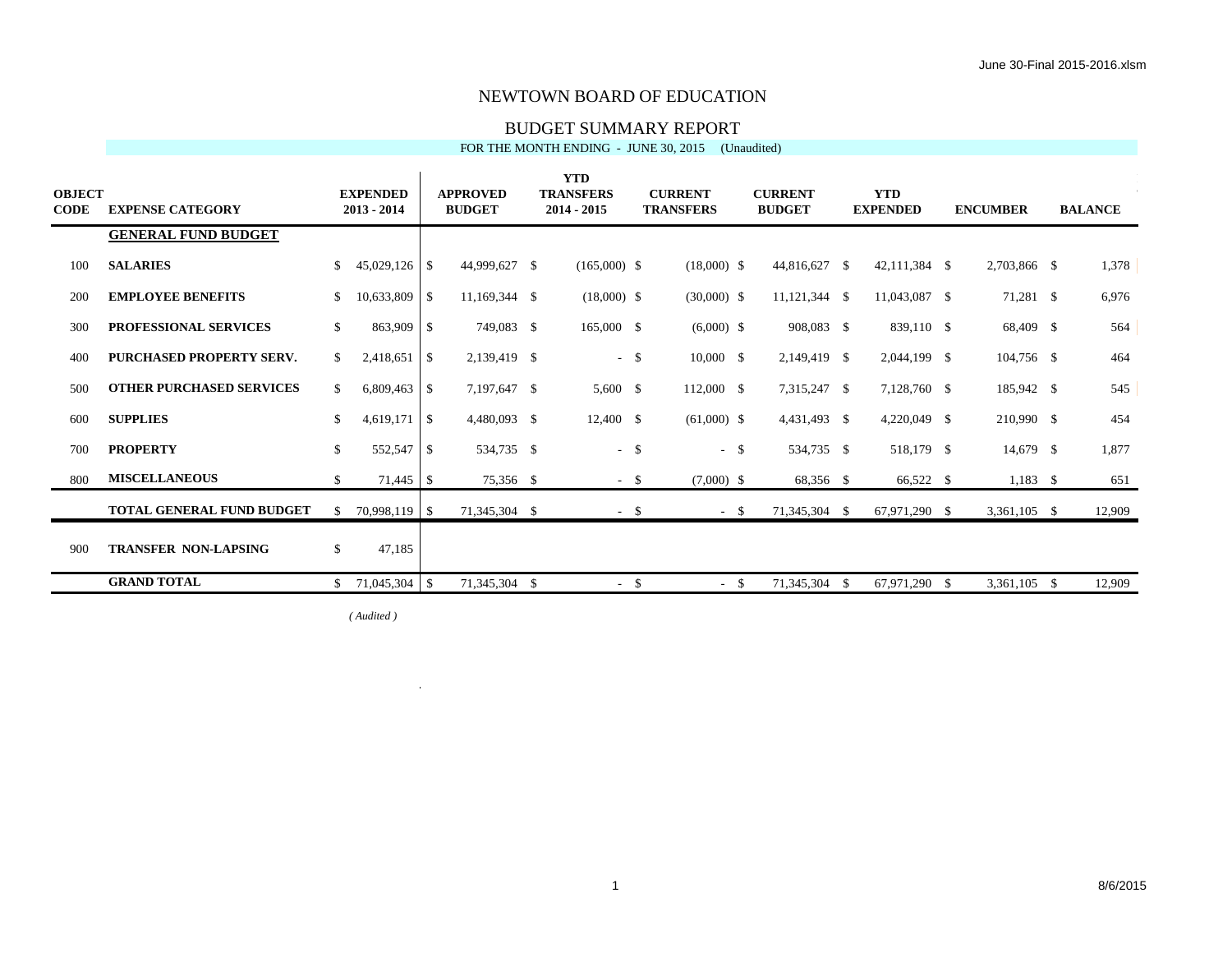BUDGET SUMMARY REPORT FOR THE MONTH ENDING - JUNE 30, 2015 (Unaudited)

| <b>OBJECT</b><br><b>CODE</b> | <b>EXPENSE CATEGORY</b>                |    | <b>EXPENDED</b><br>$2013 - 2014$ |               | <b>APPROVED</b><br><b>BUDGET</b> | <b>YTD</b><br><b>TRANSFERS</b><br>$2014 - 2015$ |        | <b>CURRENT</b><br><b>TRANSFERS</b> | <b>CURRENT</b><br><b>BUDGET</b> |      | <b>YTD</b><br><b>EXPENDED</b> |      | <b>ENCUMBER</b> |        | <b>BALANCE</b> |
|------------------------------|----------------------------------------|----|----------------------------------|---------------|----------------------------------|-------------------------------------------------|--------|------------------------------------|---------------------------------|------|-------------------------------|------|-----------------|--------|----------------|
| 100                          | <b>SALARIES</b>                        |    |                                  |               |                                  |                                                 |        |                                    |                                 |      |                               |      |                 |        |                |
|                              | <b>Administrative Salaries</b>         | \$ | 3,013,832                        | \$            | 2,969,510 \$                     | 11,950 \$                                       |        | 25,000 \$                          | 3,006,460 \$                    |      | 2,963,349 \$                  |      | 43,290 \$       |        | (179)          |
|                              | Teachers & Specialists Salaries        | \$ | 30,557,381                       | -\$           | 30,434,118 \$                    | $(188, 828)$ \$                                 |        | $(56,000)$ \$                      | 30,189,290 \$                   |      | 27,801,341 \$                 |      | 2,386,426 \$    |        | 1,522          |
|                              | <b>Early Retirement</b>                | \$ | 16,000                           | \$            | 32,000 \$                        |                                                 |        |                                    | \$<br>32,000 \$                 |      | 32,000 \$                     |      |                 | $-$ \$ |                |
|                              | Continuing Ed./Summer School           | \$ | 85,584                           | $\mathsf{S}$  | 89,175 \$                        | 763                                             |        |                                    | \$<br>89,938 \$                 |      | 89,828 \$                     |      | $-5$            |        | 110            |
|                              | Homebound & Tutors Salaries            | \$ | 388,172                          | \$            | 243,875 \$                       | 71,405 \$                                       |        | 56,000 \$                          | 371,280 \$                      |      | 367,886 \$                    |      | $4,247$ \$      |        | (852)          |
|                              | <b>Certified Substitutes</b>           | \$ | 599,679                          | S             | 641,325 \$                       | $(90,000)$ \$                                   |        | $(16,000)$ \$                      | 535,325 \$                      |      | 534,194 \$                    |      | 480 \$          |        | 651            |
|                              | Coaching/Activities                    | \$ | 524,130                          | <b>S</b>      | 529,749 \$                       |                                                 |        |                                    | \$<br>529,749 \$                |      | 525,227 \$                    |      | 400S            |        | 4,122          |
|                              | Staff & Program Development            | \$ | 172,357                          | l \$          | 199,768 \$                       |                                                 |        |                                    | \$<br>199,768 \$                |      | 157,527 \$                    |      | 46,687 \$       |        | (4, 446)       |
|                              | <b>CERTIFIED SALARIES</b>              | \$ | 35, 357, 135                     | \$            | 35,139,520 \$                    | $(194,710)$ \$                                  |        | $9,000$ \$                         | 34,953,810 \$                   |      | 32,471,352 \$                 |      | 2,481,530 \$    |        | 928            |
|                              | Supervisors/Technology Salaries        | \$ | 628.445                          | \$            | 634,244 \$                       | $10,632$ \$                                     |        | $(6,000)$ \$                       | 638,876 \$                      |      | 628,428 \$                    |      | $10,104$ \$     |        | 345            |
|                              | Clerical & Secretarial salaries        | \$ | 1,961,645                        | $\sqrt{S}$    | 2,001,381 \$                     | $9,090$ \$                                      |        | $(10,000)$ \$                      | 2,000,471 \$                    |      | 1,955,469 \$                  |      | 44,906 \$       |        | 96             |
|                              | <b>Educational Assistants</b>          | S. | 2,007,432                        | \$            | 1,957,487 \$                     | 136,710                                         |        |                                    | \$<br>2,094,197 \$              |      | 2,094,517 \$                  |      |                 | $-$ \$ | (320)          |
|                              | Nurses & Medical advisors              | \$ | 647,415                          | $\sqrt{S}$    | 658,255 \$                       |                                                 | $-$ \$ | 11,000 \$                          | 669,255 \$                      |      | 608,775 \$                    |      | 61,139 \$       |        | (660)          |
|                              | Custodial & Maint Salaries             | \$ | 2,807,655                        | $\mathsf{S}$  | 2,857,565 \$                     | $(23,753)$ \$                                   |        | $(11,000)$ \$                      | 2,822,812 \$                    |      | 2,742,510 \$                  |      | 79,725 \$       |        | 577            |
|                              | Non Certified Salary Adjustment        | \$ |                                  | $\mathbf{\$}$ | 66,716 \$                        | $(30,670)$ \$                                   |        | $(36,000)$ \$                      | $46 \quad$                      |      |                               | - \$ |                 | $-$ \$ | 46             |
|                              | Career/Job salaries                    | \$ | 112,160                          | l \$          | 222,898 \$                       | (22, 342)                                       |        |                                    | \$<br>200,556 \$                |      | 198,016 \$                    |      | 453S            |        | 2,086          |
|                              | <b>Special Education Svcs Salaries</b> | \$ |                                  |               | 928,549 \$                       | $(50, 150)$ \$                                  |        | $(14,000)$ \$                      | 864,399 \$                      |      | 847,481 \$                    |      | 16,577 \$       |        | 341            |
|                              | Attendance & Security Salaries         | \$ | 381,784                          | S             | 209,824 \$                       | 193                                             |        |                                    | \$<br>210,017 \$                |      | 213,250 \$                    |      | 328 \$          |        | (3,561)        |
|                              | Extra Work - Non-Cert                  | \$ | 76,137                           | <b>S</b>      | 69,825 \$                        |                                                 | $-$ \$ | 23,000 \$                          | 92,825 \$                       |      | 84,383 \$                     |      | $7,642$ \$      |        | 800            |
|                              | Custodial & Maint. Overtime            | \$ | 280,772 \$                       |               | 210,363 \$                       |                                                 | $-5$   | 22,000 \$                          | 232,363 \$                      |      | 231,712 \$                    |      | $1,461$ \$      |        | (811)          |
|                              | Civic activities/Park & Rec            | \$ |                                  |               | 43,000 \$                        |                                                 | $-$ \$ | $(6,000)$ \$                       | 37,000 \$                       |      | 35,490 \$                     |      | $-$ \$          |        | 1,510          |
|                              | NON-CERTIFIED SALARIES                 | \$ | 9,671,991                        | \$            | 9,860,107 \$                     | 29,710 \$                                       |        | $(27,000)$ \$                      | 9,862,817 \$                    |      | 9,640,032 \$                  |      | 222,336 \$      |        | 449            |
|                              | <b>SUBTOTAL SALARIES</b>               | \$ | 45,029,126                       | - \$          | 44,999,627 \$                    | $(165,000)$ \$                                  |        | $(18,000)$ \$                      | 44,816,627                      | - \$ | 42,111,384                    | - \$ | 2.703.866 \$    |        | 1,378          |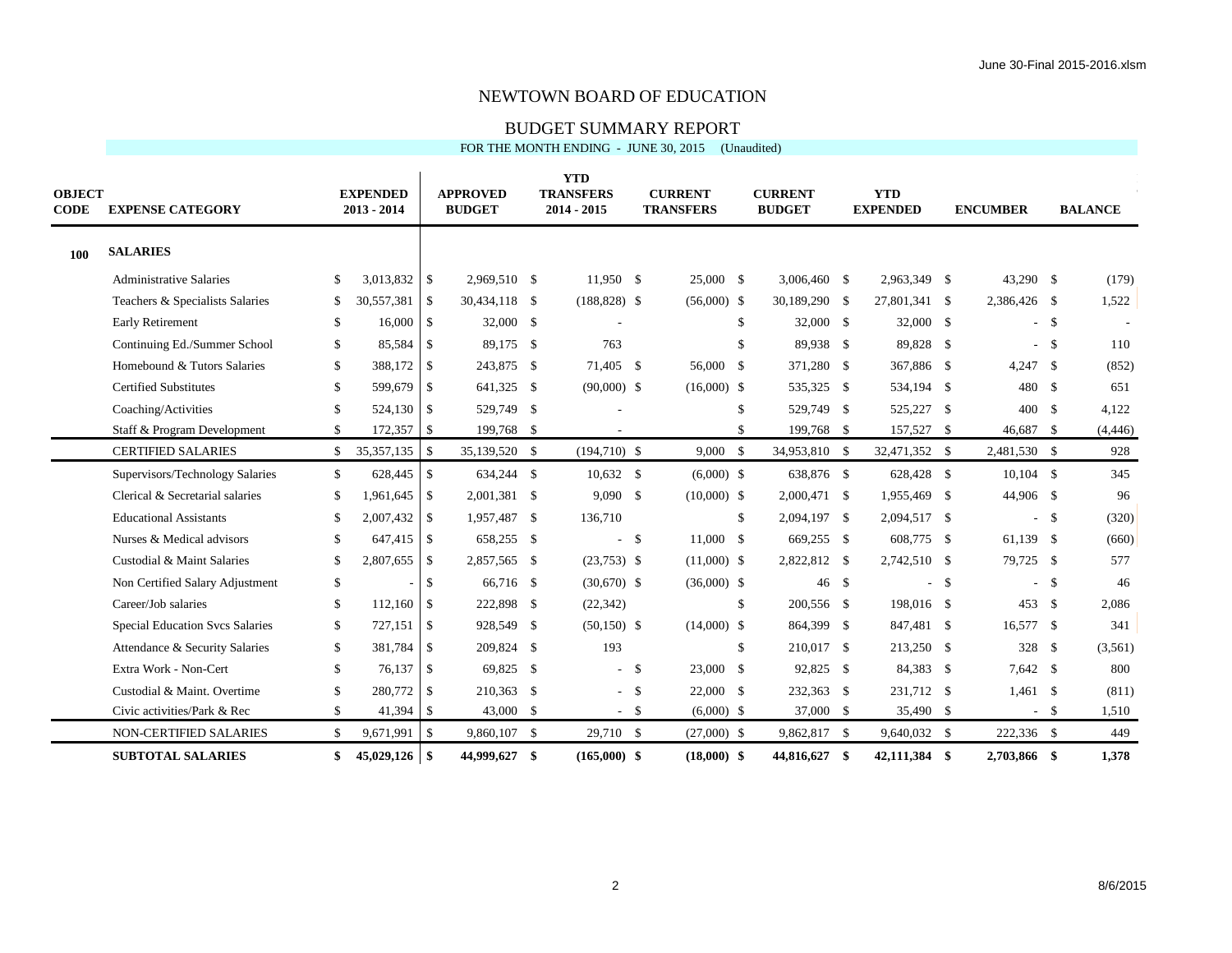#### BUDGET SUMMARY REPORT FOR THE MONTH ENDING - JUNE 30, 2015 (Unaudited)

| <b>OBJECT</b><br><b>CODE</b> | <b>EXPENSE CATEGORY</b>                                                                |          | <b>EXPENDED</b><br>$2013 - 2014$ |              | <b>APPROVED</b><br><b>BUDGET</b> |     | <b>YTD</b><br><b>TRANSFERS</b><br>$2014 - 2015$ | <b>CURRENT</b><br><b>TRANSFERS</b> | <b>CURRENT</b><br><b>BUDGET</b> | <b>YTD</b><br><b>EXPENDED</b> | <b>ENCUMBER</b>        |        | <b>BALANCE</b> |
|------------------------------|----------------------------------------------------------------------------------------|----------|----------------------------------|--------------|----------------------------------|-----|-------------------------------------------------|------------------------------------|---------------------------------|-------------------------------|------------------------|--------|----------------|
| 200                          | <b>EMPLOYEE BENEFITS</b>                                                               |          |                                  |              |                                  |     |                                                 |                                    |                                 |                               |                        |        |                |
|                              | Medical & Dental Expenses                                                              | \$       | 8,206,890                        | $\vert$ \$   | 8,736,119 \$                     |     | (18,000)                                        |                                    | \$<br>8,718,119 \$              | 8,712,421 \$                  | 890 \$                 |        | 4,809          |
|                              | Life Insurance                                                                         | \$       | 87,200                           | \$           | 87,337 \$                        |     |                                                 |                                    | \$<br>87,337 \$                 | 84,500 \$                     |                        | $-$ \$ | 2,837          |
|                              | FICA & Medicare                                                                        | \$       | 1,357,437                        | \$           | 1,335,674 \$                     |     | $-$ \$                                          | $(5,000)$ \$                       | 1,330,674 \$                    | 1,272,131 \$                  | 58,427 \$              |        | 116            |
|                              | Pensions                                                                               | \$       | 458,311                          | \$           | 441,667                          | -\$ | $\sim$                                          |                                    | \$<br>441,667 \$                | 442,437 \$                    |                        | $-$ \$ | (770)          |
|                              | Unemployment & Employee Assist.                                                        | \$       | 61,034                           | - \$         | 83,560 \$                        |     | $-$ \$                                          | $(20,000)$ \$                      | 63.560 \$                       | 51,918 \$                     | 11,965 \$              |        | (323)          |
|                              | Workers Compensation                                                                   | \$       | 462,937                          | \$           | 484,987 \$                       |     | $-$ \$                                          | $(5,000)$ \$                       | 479,987 \$                      | 479,680 \$                    | $-$ \$                 |        | 307            |
|                              | <b>SUBTOTAL EMPLOYEE BENEFITS</b>                                                      | \$       | 10,633,809                       | \$           | 11,169,344 \$                    |     | $(18,000)$ \$                                   | $(30,000)$ \$                      | 11,121,344 \$                   | 11,043,087 \$                 | 71,281 \$              |        | 6,976          |
| 300                          | PROFESSIONAL SERVICES<br><b>Professional Services</b><br>Professional Educational Ser. | \$<br>\$ | 660,280 \$<br>203,629            | - \$         | 540.851 \$<br>208,232 \$         |     | 165,000 \$<br>$-$ \$                            | 38,000 \$<br>$(44,000)$ \$         | 743.851 \$<br>164,232 \$        | 697,803 \$<br>141,307 \$      | 46,624 \$<br>21,785 \$ |        | (577)<br>1,141 |
|                              | <b>SUBTOTAL PROFESSIONAL SVCS</b>                                                      | \$       | 863,909                          | $\mathbf{s}$ | 749,083 \$                       |     | $165,000$ \$                                    | $(6,000)$ \$                       | 908,083 \$                      | 839,110 \$                    | 68,409 \$              |        | 564            |
| 400                          | <b>PURCHASED PROPERTY SVCS</b>                                                         |          |                                  |              |                                  |     |                                                 |                                    |                                 |                               |                        |        |                |
|                              | Buildings & Grounds Services                                                           | \$       | 653,698 \$                       |              | 651,600 \$                       |     | $-$ \$                                          | $(5,000)$ \$                       | 646,600 \$                      | 633,090 \$                    | $12,441$ \$            |        | 1,069          |
|                              | Utility Services - Water & Sewer                                                       | \$       | 113,321                          | $\mathbb{S}$ | 117,000 \$                       |     | $-$ \$                                          | $(7,000)$ \$                       | 110,000 \$                      | 95,543 \$                     | 14,316 \$              |        | 141            |
|                              | Building, Site & Emergency Repairs                                                     | \$       | 503,610                          | \$           | 460,850 \$                       |     | $-$ \$                                          | 47,000 \$                          | 507,850 \$                      | 502,372 \$                    | 5,486 \$               |        | (9)            |
|                              | <b>Equipment Repairs</b>                                                               | \$       | 275,163                          | \$           | 270,433 \$                       |     |                                                 |                                    | \$<br>270,433 \$                | 266,964 \$                    | 7,058 \$               |        | (3,589)        |
|                              | Rentals - Building & Equipment                                                         | \$       | 300,843 \$                       |              | 305,536 \$                       |     | $-$ \$                                          | $(7,000)$ \$                       | 298,536 \$                      | 294,137 \$                    | $3,044$ \$             |        | 1,355          |
|                              | Building & Site Improvements                                                           | \$       | $572,017$ \\$                    |              | 334,000 \$                       |     | $-$ \$                                          | $(18,000)$ \$                      | 316,000 \$                      | 252,092 \$                    | 62,411 \$              |        | 1,497          |
|                              | <b>SUBTOTAL PUR. PROPERTY SER.</b>                                                     | \$       | $2,418,651$ \$                   |              | 2,139,419 \$                     |     | $-$ \$                                          | $10,000$ \$                        | 2,149,419 \$                    | 2,044,199 \$                  | 104,756 \$             |        | 464            |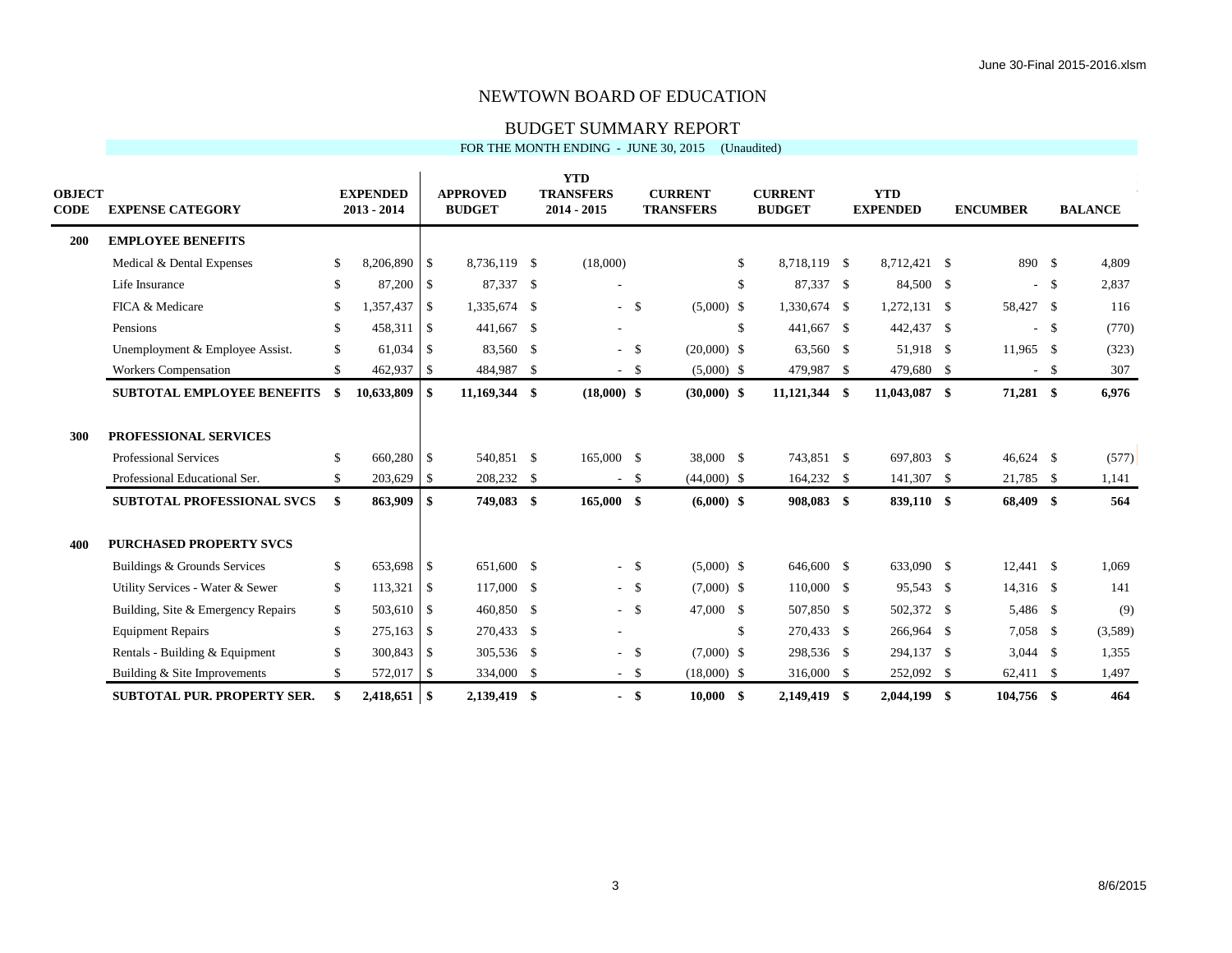#### BUDGET SUMMARY REPORT FOR THE MONTH ENDING - JUNE 30, 2015 (Unaudited)

| <b>OBJECT</b><br><b>CODE</b> | <b>EXPENSE CATEGORY</b>               | <b>EXPENDED</b><br>$2013 - 2014$ |                    | <b>APPROVED</b><br><b>BUDGET</b> | <b>YTD</b><br><b>TRANSFERS</b><br>$2014 - 2015$ |        | <b>CURRENT</b><br><b>TRANSFERS</b> | <b>CURRENT</b><br><b>BUDGET</b> | <b>YTD</b><br><b>EXPENDED</b> | <b>ENCUMBER</b> |        | <b>BALANCE</b> |
|------------------------------|---------------------------------------|----------------------------------|--------------------|----------------------------------|-------------------------------------------------|--------|------------------------------------|---------------------------------|-------------------------------|-----------------|--------|----------------|
| 500                          | <b>OTHER PURCHASED SERVICES</b>       |                                  |                    |                                  |                                                 |        |                                    |                                 |                               |                 |        |                |
|                              | <b>Contracted Services</b>            | \$<br>$363,526$ \$               |                    | 427,574 \$                       |                                                 | $-$ \$ | $(14,000)$ \$                      | 413,574 \$                      | 386,342 \$                    | $26,264$ \$     |        | 968            |
|                              | <b>Transportation Services</b>        | \$<br>3,714,217                  | \$                 | 3,891,158 \$                     | $(40,000)$ \$                                   |        | $(11,000)$ \$                      | 3,840,158 \$                    | 3,779,523 \$                  | $60,223$ \$     |        | 412            |
|                              | Insurance - Property & Liability      | \$<br>297,870                    | $\mathbf{\hat{S}}$ | $319,261$ \$                     | 5,600                                           |        |                                    | \$<br>324,861 \$                | 325,587 \$                    |                 | $-$ \$ | (726)          |
|                              | Communications                        | \$<br>120,492                    | \$                 | 118,143 \$                       |                                                 |        |                                    | \$<br>118,143 \$                | 116,436 \$                    | 5,754 \$        |        | (4,047)        |
|                              | <b>Printing Services</b>              | \$<br>32,365                     | \$                 | 39,782 \$                        |                                                 |        |                                    | \$<br>39,782 \$                 | 28,780 \$                     | $6,995$ \$      |        | 4,006          |
|                              | Tuition - Out of District             | \$<br>2,074,030                  | - \$               | 2,177,958 \$                     | 40,000 \$                                       |        | 140,000 \$                         | 2,357,958 \$                    | 2,272,254 \$                  | 85,836 \$       |        | (132)          |
|                              | Student Travel & Staff Mileage        | \$<br>$206,963$ \$               |                    | 223,771 \$                       |                                                 | $-$ \$ | $(3,000)$ \$                       | 220,771 \$                      | 219,838 \$                    | 869 \$          |        | 64             |
|                              | <b>SUBTOTAL OTHER PURCHASED SE \$</b> | 6,809,463                        | $\mathbf{s}$       | 7,197,647 \$                     | 5,600S                                          |        | $112,000$ \$                       | 7,315,247 \$                    | 7,128,760 \$                  | 185,942 \$      |        | 545            |
| 600                          | <b>SUPPLIES</b>                       |                                  |                    |                                  |                                                 |        |                                    |                                 |                               |                 |        |                |
|                              | Instructional & Library Supplies      | \$<br>906,748                    | - \$               | 911,614 \$                       |                                                 | $-$ \$ | $(55,000)$ \$                      | 856,614 \$                      | 822,584 \$                    | 31,372 \$       |        | 2,658          |
|                              | Software, Medical & Office Sup.       | \$<br>175,444                    | - \$               | 210,966 \$                       |                                                 |        |                                    | \$<br>210,966 \$                | 198,515 \$                    | $6,760$ \$      |        | 5,691          |
|                              | <b>Plant Supplies</b>                 | \$<br>351,501                    | \$                 | 375,100 \$                       |                                                 |        |                                    | \$<br>375,100 \$                | 372,948 \$                    | $6,455$ \$      |        | (4,303)        |
|                              | Electric                              | \$<br>1,406,552                  | <sup>S</sup>       | 1,406,127 \$                     | 57,400                                          |        |                                    | \$<br>1,463,527 \$              | 1,355,016 \$                  | 111,516 \$      |        | (3,005)        |
|                              | Propane & Natural Gas                 | \$<br>319,537                    | <sup>S</sup>       | 338,737 \$                       | $(20,000)$ \$                                   |        | $(10,000)$ \$                      | 308,737 \$                      | 295,921 \$                    | 12,648 \$       |        | 168            |
|                              | Fuel Oil                              | \$<br>662,339                    | \$                 | 528,038 \$                       |                                                 | $-$ \$ | 21,000 \$                          | 549,038 \$                      | 549,889 \$                    |                 | $-$ \$ | (851)          |
|                              | Fuel For Vehicles & Equip.            | \$<br>531,906 \$                 |                    | 452,503 \$                       | $(25,000)$ \$                                   |        | $(17,000)$ \$                      | 410,503 \$                      | 410,399 \$                    |                 | $-$ \$ | 104            |
|                              | Textbooks                             | \$                               |                    | 257,008 \$                       |                                                 |        |                                    | \$<br>257,008 \$                | 214,777 \$                    | $42,239$ \$     |        | (9)            |
|                              | <b>SUBTOTAL SUPPLIES</b>              | \$<br>$4,619,171$ \\$            |                    | 4,480,093 \$                     | $12,400$ \$                                     |        | $(61,000)$ \$                      | 4,431,493 \$                    | 4,220,049 \$                  | 210,990 \$      |        | 454            |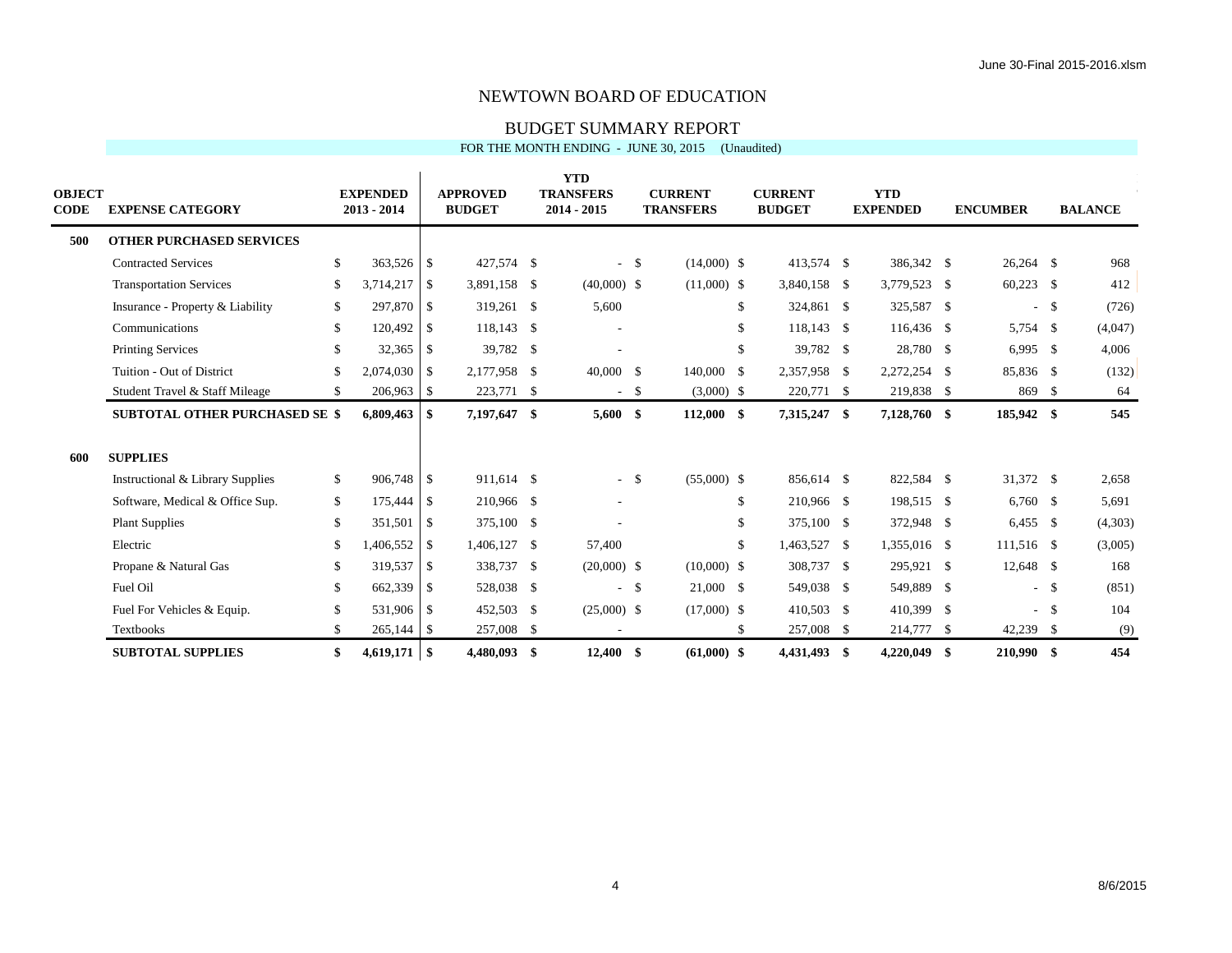|                              |                               |    |                                  |     |                                  |      |                                                 |        | ророшт ромминат ны онт             |      |                                 |                               |                 |        |                |
|------------------------------|-------------------------------|----|----------------------------------|-----|----------------------------------|------|-------------------------------------------------|--------|------------------------------------|------|---------------------------------|-------------------------------|-----------------|--------|----------------|
|                              |                               |    |                                  |     |                                  |      | FOR THE MONTH ENDING - JUNE 30, 2015            |        |                                    |      | (Unaudited)                     |                               |                 |        |                |
| <b>OBJECT</b><br><b>CODE</b> | <b>EXPENSE CATEGORY</b>       |    | <b>EXPENDED</b><br>$2013 - 2014$ |     | <b>APPROVED</b><br><b>BUDGET</b> |      | <b>YTD</b><br><b>TRANSFERS</b><br>$2014 - 2015$ |        | <b>CURRENT</b><br><b>TRANSFERS</b> |      | <b>CURRENT</b><br><b>BUDGET</b> | <b>YTD</b><br><b>EXPENDED</b> | <b>ENCUMBER</b> |        | <b>BALANCE</b> |
| 700                          | <b>PROPERTY</b>               |    |                                  |     |                                  |      |                                                 |        |                                    |      |                                 |                               |                 |        |                |
|                              | Capital Improvements (Sewers) | \$ | $124,177$ \$                     |     | $124,177$ \$                     |      |                                                 |        |                                    | \$   | 124,177 \$                      | 124,177 \$                    |                 | $-$ \$ | $\overline{0}$ |
|                              | Technology Equipment          | \$ | 329,592                          | -\$ | 378,900 \$                       |      | $\overline{\phantom{a}}$                        |        |                                    | \$   | 378,900 \$                      | 365,592 \$                    | 13,383 \$       |        | (75)           |
|                              | Other Equipment               | S. | 98,778                           | -8  | 31,658 \$                        |      |                                                 |        |                                    | \$   | $31,658$ \$                     | 28,410 \$                     | $1,296$ \$      |        | 1,952          |
|                              | <b>SUBTOTAL PROPERTY</b>      | \$ | 552,547 \$                       |     | 534,735 \$                       |      | $\blacksquare$                                  | \$     | $\sim$                             | - \$ | 534,735 \$                      | 518,179 \$                    | 14,679 \$       |        | 1,877          |
| 800                          | <b>MISCELLANEOUS</b>          |    |                                  |     |                                  |      |                                                 |        |                                    |      |                                 |                               |                 |        |                |
|                              | Memberships                   |    |                                  |     | 75,356 \$                        |      |                                                 | $-$ \$ | $(7,000)$ \$                       |      | 68,356 \$                       | 66,522 \$                     | $1,183$ \$      |        | 651            |
|                              | <b>SUBTOTAL MISCELLANEOUS</b> | \$ |                                  |     | 75,356 \$                        |      | $\sim$                                          | \$     | $(7,000)$ \$                       |      | 68,356 \$                       | $66,522$ \$                   | $1,183$ \$      |        | 651            |
|                              | <b>TOTAL LOCAL BUDGET</b>     | \$ | $70,998,119$   \$                |     | 71,345,304                       | - \$ | $\blacksquare$                                  | \$     | $\blacksquare$                     | - \$ | 71,345,304 \$                   | 67,971,290 \$                 | 3,361,105 \$    |        | 12,909         |

# BUDGET SUMMARY REPORT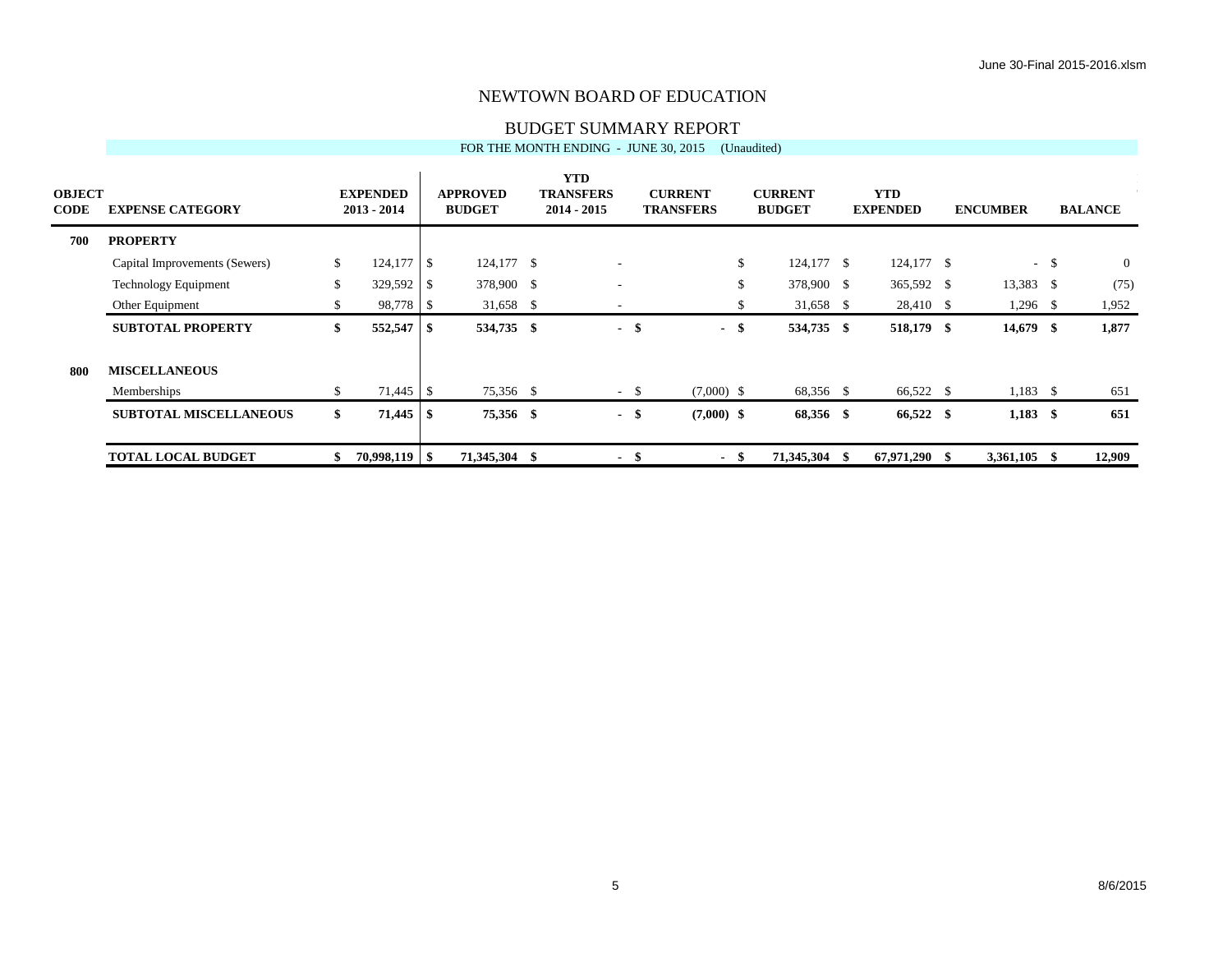## BUDGET SUMMARY REPORT

|               |                         |                 |                 | FOR THE MONTH ENDING - JUNE 30, 2015 |                  | (Unaudited)    |                 |                 |                |
|---------------|-------------------------|-----------------|-----------------|--------------------------------------|------------------|----------------|-----------------|-----------------|----------------|
|               |                         |                 |                 | YTD                                  |                  |                |                 |                 |                |
| <b>OBJECT</b> |                         | <b>EXPENDED</b> | <b>APPROVED</b> | <b>TRANSFERS</b>                     | <b>CURRENT</b>   | <b>CURRENT</b> | YTD             |                 |                |
| <b>CODE</b>   | <b>EXPENSE CATEGORY</b> | $2013 - 2014$   | <b>BUDGET</b>   | 2014 - 2015                          | <b>TRANSFERS</b> | <b>BUDGET</b>  | <b>EXPENDED</b> | <b>ENCUMBER</b> | <b>BALANCE</b> |

|                                  | 2014-15<br><b>APPROVED</b> |                 |                | $\frac{0}{0}$   |
|----------------------------------|----------------------------|-----------------|----------------|-----------------|
| <b>SCHOOL GENERATED FEES</b>     | <b>BUDGET</b>              | <b>RECEIVED</b> | <b>BALANCE</b> | <b>RECEIVED</b> |
| <b>HIGH SCHOOL FEES</b>          |                            |                 |                |                 |
| NURTURY PROGRAM                  | \$8,000                    | 8,000           | $\overline{0}$ | 100.00%         |
| PARKING PERMITS                  | \$20,000                   | 20,000          | $\Omega$       | 100.00%         |
| PAY FOR PARTICIPATION IN SPORTS  | \$84,800                   | 84,800          | $\theta$       | 100.00%         |
|                                  | \$112,800                  | 112,800         | $\overline{0}$ | 100.00%         |
| <b>BUILDING RELATED FEES</b>     |                            |                 |                |                 |
| <b>ENERGY - ELECTRICITY</b>      | \$313                      | $\overline{0}$  | 313            | 0.00%           |
| HIGH SCHOOL POOL - OUTSIDE USAGE | \$500                      | 0               | 500            | 0.00%           |
|                                  | \$813                      | $\Omega$        | 813            | 0.00%           |
| <b>MISCELLANEOUS FEES</b>        | \$150                      | 416             | $-266$         | 277.19%         |
| TOTAL SCHOOL GENERATED FEES      | \$113,763                  | 113,216         | 547            | 99.52%          |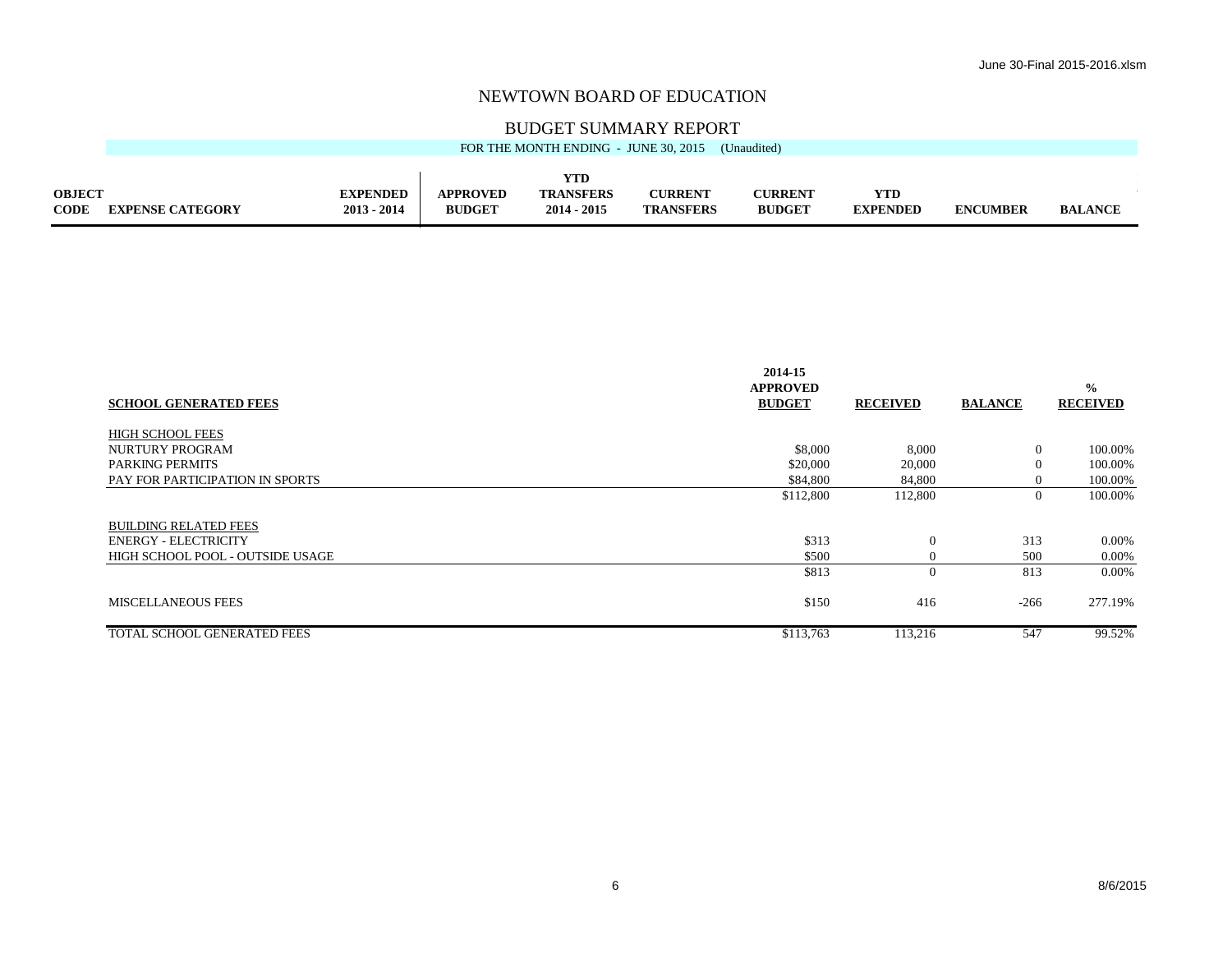# $2014 - 2015$ NEWTOWN BOARD OF EDUCATION **TRANSFERS RECOMMENDED JUNE 30, 2015**

|                                                                                                                           |                                                                           | <b>FROM</b>                                                                                                                                                                                                                                                                                                                                                |     | <b>TO</b>                          |                                                                                                         |
|---------------------------------------------------------------------------------------------------------------------------|---------------------------------------------------------------------------|------------------------------------------------------------------------------------------------------------------------------------------------------------------------------------------------------------------------------------------------------------------------------------------------------------------------------------------------------------|-----|------------------------------------|---------------------------------------------------------------------------------------------------------|
| <b>AMOUNT</b>                                                                                                             |                                                                           | <b>CODE DESCRIPTION</b>                                                                                                                                                                                                                                                                                                                                    |     | <b>CODE DESCRIPTION</b>            | <b>REASON</b>                                                                                           |
| <b>ADMINISTRATIVE</b>                                                                                                     |                                                                           |                                                                                                                                                                                                                                                                                                                                                            |     |                                    |                                                                                                         |
| \$16,000<br>\$9,000                                                                                                       | 100<br>100                                                                | <b>CERTIFIED SUBSTITUTES</b><br><b>CLERICAL &amp; SECRETARIAL SALARIES</b>                                                                                                                                                                                                                                                                                 | 100 | <b>ADMINISTRATIVE SALARIES</b>     | TO COVER COST OF VACATION PAYOUT FOR RESIGNING<br><b>ADMINISTRATORS</b>                                 |
| \$56,000                                                                                                                  | 100                                                                       | TEACHERS & SPECIALISTS SALARIES                                                                                                                                                                                                                                                                                                                            | 100 | HOMEBOUND & TUTORS SALARIES        | TO COVER THE COST OF REQUIRED HOMEBOUND AND IN SCHOOL<br><b>TUTORS</b>                                  |
| \$11,000                                                                                                                  | 100                                                                       | NON-CERTIFIED SALARY ADJUSTMENT                                                                                                                                                                                                                                                                                                                            | 100 | INURSES & MEDICAL ADVISOR SALARIES | TO COVER EXTRA WORK AND ANTICIPATED RAISES FOR NURSES                                                   |
| \$6,000<br>\$1,000<br>\$14,000<br>\$2,000                                                                                 | 100<br>100<br>100<br>100                                                  | SUPERVISORS/TECHNOLOGY SALARIES<br>CLERICAL & SECRETARIAL SALARIES<br>SPECIAL EDUCATION SVCS SALARIES<br>NON-CERTIFIED SALARY ADJUSTMENT                                                                                                                                                                                                                   | 100 | EXTRA WORK - NON-CERT.             | TO COVER THE COST OF NON-CERTIFIED EXTRA WORK FOR THE<br><b>DISTRICT</b>                                |
| \$11,000<br>\$6,000<br>\$5,000                                                                                            | 100<br>100<br>100                                                         | <b>CUSTODIAL &amp; MAINT. SALARIES</b><br> civic activities/park & rec.<br>NON-CERTIFIED SALARY ADJUSTMENT                                                                                                                                                                                                                                                 | 100 | ICUSTODIAL & MAINT. OVERTIME       | TO COVER THE COST OF REQUIRED CUSTODIAL OVERTIME FOR<br>THE DISTRICT                                    |
| \$38,000                                                                                                                  | 300                                                                       | PROFESSIONAL EDUCATIONAL SERVICES                                                                                                                                                                                                                                                                                                                          | 300 | PROFESSIONAL SERVICES              | FOR SPECIAL EDUCATION LEGAL SERVICES AND PSYCH, MEDICAL<br><b>EVALUATIONS</b>                           |
| \$5,000<br>\$7,000<br>\$7,000<br>\$18,000<br>\$10,000                                                                     | 400<br>400<br>400<br>400<br>100                                           | BUILDINGS & GROUNDS SERVICES<br>IUTILITY SERVICES - WATER & SEWER<br>RENTALS - BUILDINGS & EQUIPMENT<br>BUILDING & SITE IMPROVEMENTS<br>NON-CERTIFIED SALARY ADJUSTMENT                                                                                                                                                                                    | 400 | BUILDING, SITE & EMERGENCY REPAIRS | TO COVER THE COST OF REQUIRED BUILDINGS & GROUNDS AND<br>EMERGENCY REPAIRS PRIMARILY TO THE HIGH SCHOOL |
| \$8,000<br>\$5,000<br>\$20,000<br>\$5,000<br>\$6,000<br>\$14,000<br>\$11,000<br>\$3,000<br>\$55,000<br>\$6,000<br>\$7,000 | 100<br>200<br>200<br>200<br>300<br>500<br>500<br>500<br>600<br>600<br>800 | INON-CERTIFIED SALARY ADJUSTMENT<br>[fica & medicare<br>UNEMPLOYMENT & EMPLOYEE ASSIST.<br><b>IWORKERS COMPENSATION</b><br>PROFESSIONAL EDUCATIONAL SERVICES<br>CONTRACTED SERVICES<br><b>TRANSPORTATION SERVICES</b><br><b>STUDENT TRAVEL &amp; STAFF MILEAGE</b><br>INSTRUCTIONAL & LIBRARY SUPPLIES<br>FUEL FOR VEHICLES & EQUIP.<br><b>MEMBERSHIPS</b> | 500 | TUITION - OUT OF DISTRICT          | TO COVER THE COST OF A HIGHER NUMBER OF OUT OF DISTRICT<br>PLACEMENTS AND SETTLEMENTS                   |
| \$10,000<br>\$11,000                                                                                                      | 600<br>600                                                                | <b>PROPANE &amp; NATURAL GAS</b><br><b>FUEL FOR VEHICLES &amp; EQUIP.</b>                                                                                                                                                                                                                                                                                  | 600 | <b>FUEL OIL</b>                    | TO PROVIDE FUEL OIL FOR THE DISTRICT                                                                    |

 $8/6/2015$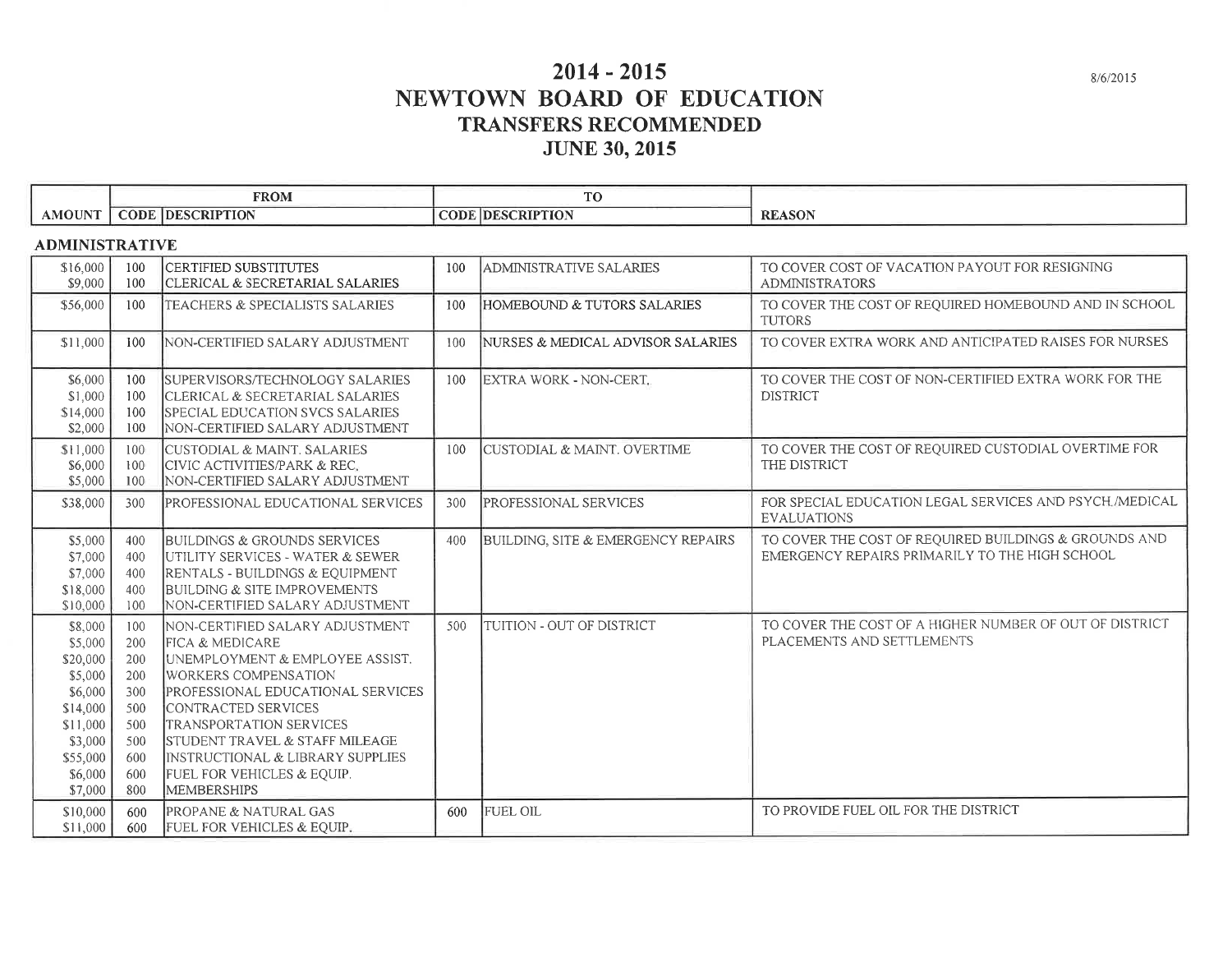#### BUDGET SUMMARY REPORT FOR THE MONTH ENDING - JUNE 30, 2015

#### **OFFSETTING REVENUE INCLUDED IN ANTICIPATED OBLIGATIONS**

|     | <b>OBJECT EXPENSE CATEGORY</b>  |               | <b>BUDGETED</b>  |        |                |              | <b>ANTICIPATED</b> | <b>RECEIVED</b>  | <b>EXPECTED</b>  | <b>BALANCE</b>                |
|-----|---------------------------------|---------------|------------------|--------|----------------|--------------|--------------------|------------------|------------------|-------------------------------|
| 100 | <b>SALARIES</b>                 |               | (105, 874)       |        |                |              | $(95,288)$ \$      | $(95,288)$ \$    |                  | $-$ \$<br>(10, 586)           |
| 200 | <b>EMPLOYEE BENEFITS</b>        |               | $\overline{a}$   |        |                |              | $-$ \$             |                  | $-$ \$<br>$\sim$ | $\mathcal{S}$                 |
| 300 | PROFESSIONAL SERVICES           |               | (69,991)         |        |                |              | $(71,897)$ \$      | $(71,897)$ \$    |                  | $\mathcal{S}$<br>1,906        |
| 400 | PURCHASED PROPERTY SERV.        |               |                  |        |                |              | $-$ \$             |                  | $-$ \$           | $\mathcal{S}$                 |
| 500 | <b>OTHER PURCHASED SERVICES</b> |               | (1,102,170)      |        |                |              | $(1,171,192)$ \$   | $(1,171,192)$ \$ |                  | 69,022<br><sup>\$</sup>       |
| 600 | <b>SUPPLIES</b>                 |               |                  |        |                |              | $-$ \$             |                  | - \$             | <sup>\$</sup>                 |
| 700 | <b>PROPERTY</b>                 |               |                  |        |                |              |                    | <b>S</b>         | -\$              | <sup>\$</sup>                 |
| 800 | <b>MISCELLANEOUS</b>            |               |                  |        |                |              |                    | $\mathcal{S}$    | $-$ \$           | $\mathcal{S}$                 |
|     |                                 |               |                  |        |                |              |                    |                  |                  |                               |
|     | TOTAL GENERAL FUND BUDGET       | S.            | $(1,278,035)$ \$ | $-$ \$ |                | \$           | $(1,338,377)$ \$   | $(1,338,377)$ \$ | $-$ \$           | 60,342                        |
|     |                                 |               |                  |        |                |              |                    |                  |                  |                               |
| 100 | <b>SALARIES</b>                 |               |                  |        |                |              |                    |                  |                  |                               |
|     | <b>Administrative Salaries</b>  |               |                  |        |                |              |                    |                  |                  | \$                            |
|     | Teachers & Specialists Salaries |               | (23, 564)        |        |                |              | $(22,061)$ \$      | $(22,061)$ \$    |                  | $\mathbb{S}$<br>(1,503)       |
|     | Early Retirement                |               |                  |        |                |              |                    |                  |                  | \$                            |
|     | Continuing Ed./Summer School    |               |                  |        |                |              |                    |                  |                  |                               |
|     | Homebound & Tutors Salaries     |               |                  |        |                |              |                    |                  |                  |                               |
|     | <b>Certified Substitutes</b>    |               |                  |        |                |              |                    |                  |                  |                               |
|     | Coaching/Activities             |               |                  |        |                |              |                    |                  |                  |                               |
|     | Staff & Program Development     |               |                  |        |                |              |                    |                  |                  |                               |
|     | <b>CERTIFIED SALARIES</b>       | $\mathcal{S}$ | $(23,564)$ \$    | $-$ \$ | $\sim$         | \$           | $(22,061)$ \$      | $(22,061)$ \$    |                  | $-$ \$<br>(1,503)             |
|     | Supervisors/Technology Salaries |               |                  |        |                |              |                    |                  |                  |                               |
|     | Clerical & Secretarial salaries |               |                  |        |                |              |                    |                  |                  |                               |
|     | <b>Educational Assistants</b>   |               | (11, 353)        |        |                |              | $(3,731)$ \$       | $(3,731)$ \$     |                  | $\mathbb{S}$<br>(7,622)       |
|     | Nurses & Medical advisors       |               | (20, 301)        |        |                |              | $(20,947)$ \$      | $(20,947)$ \$    |                  | $\mathbb{S}$<br>646           |
|     | Custodial & Maint Salaries      |               |                  |        |                |              |                    |                  |                  |                               |
|     | Non Certified Salary Adjustment |               |                  |        |                |              |                    |                  |                  |                               |
|     | Career/Job salaries             |               |                  |        |                |              |                    |                  |                  |                               |
|     | Special Education Svcs Salaries |               | (50,656)         |        |                |              | $(48,549)$ \$      | $(48,549)$ \$    |                  | $\mathbf{\hat{S}}$<br>(2,107) |
|     | Attendance & Security Salaries  |               |                  |        |                |              |                    |                  |                  |                               |
|     | Extra Work - Non-Cert           |               |                  |        |                |              |                    |                  |                  |                               |
|     | Custodial & Maint. Overtime     |               |                  |        |                |              |                    |                  |                  |                               |
|     | Civic activities/Park & Rec     |               |                  |        |                |              |                    |                  |                  | \$                            |
|     | <b>NON-CERTIFIED SALARIES</b>   | $\mathbb{S}$  | $(82,310)$ \$    | $-$ \$ | $\overline{a}$ | $\mathbb{S}$ | $(73,227)$ \$      | $(73,227)$ \$    |                  | $-$ \$<br>(9,083)             |
|     | <b>SUBTOTAL SALARIES</b>        | \$            | $(105, 874)$ \$  | $-$ \$ | $\blacksquare$ | \$           | $(95,288)$ \$      | $(95,288)$ \$    | $-$ \$           | (10, 586)                     |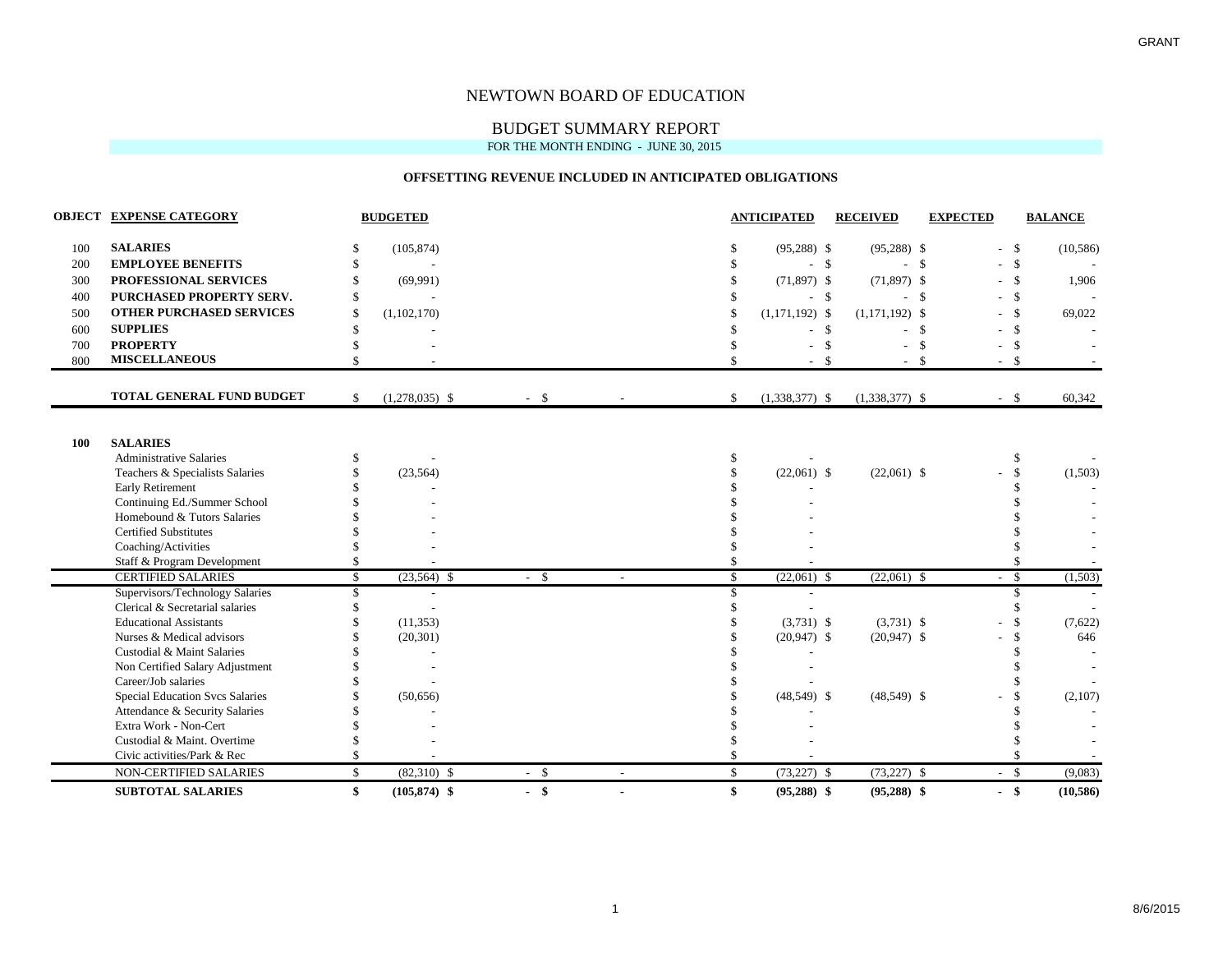#### GRANT

#### FOR THE MONTH ENDING - JUNE 30, 2015

#### **OFFSETTING REVENUE INCLUDED IN ANTICIPATED OBLIGATIONS**

| 200 | <b>EMPLOYEE BENEFITS</b>             |              |                  |        |                |                        |                  |                      |          |
|-----|--------------------------------------|--------------|------------------|--------|----------------|------------------------|------------------|----------------------|----------|
|     | <b>SUBTOTAL EMPLOYEE BENEFITS</b>    | \$           | - \$             | $-$ \$ |                | \$<br>$-$ \$           | $-$ \$           | $-$ \$               |          |
| 300 | <b>PROFESSIONAL SERVICES</b>         |              |                  |        |                |                        |                  |                      |          |
|     | Professional Services                |              | (69,991)         |        |                | \$<br>$(71,897)$ \$    | $(71,897)$ \$    | -S<br>$\overline{a}$ | 1,906    |
|     | Professional Educational Ser.        |              |                  |        |                | \$                     |                  | $\mathcal{S}$        |          |
|     | SUBTOTAL PROFESSIONAL SVCS           | \$           | $(69,991)$ \$    | $-$ \$ | $\blacksquare$ | \$<br>$(71,897)$ \$    | $(71,897)$ \$    | $-$ \$               | 1,906    |
| 400 | <b>PURCHASED PROPERTY SVCS</b>       |              |                  |        |                |                        |                  |                      |          |
|     | SUBTOTAL PUR. PROPERTY SER.          | \$           | $-$ \$           | $-$ \$ |                | \$<br>$-$ \$           | $-$ \$           | $-$ \$               |          |
| 500 | <b>OTHER PURCHASED SERVICES</b>      |              |                  |        |                |                        |                  |                      |          |
|     | <b>Contracted Services</b>           |              | (1,596)          |        |                | <sup>\$</sup>          | - \$             | - \$                 | (1,596)  |
|     | <b>Transportation Services</b>       |              | (277,990)        |        |                | $(264,375)$ \$         | $(264,375)$ \$   | <sup>\$</sup>        | (13,615) |
|     | Insurance - Property & Liability     |              |                  |        |                |                        |                  |                      |          |
|     | Communications                       |              |                  |        |                |                        |                  |                      |          |
|     | <b>Printing Services</b>             |              |                  |        |                |                        |                  |                      |          |
|     | Tuition - Out of District            |              | (822, 584)       |        |                | $(906, 817)$ \$        | $(906, 817)$ \$  | $\mathbb{S}$         | 84,233   |
|     | Student Travel & Staff Mileage       |              |                  |        |                |                        |                  | S                    |          |
|     | <b>SUBTOTAL OTHER PURCHASED SER.</b> | $\mathbf{s}$ | $(1,102,170)$ \$ | $-$ \$ | $\blacksquare$ | \$<br>$(1,171,192)$ \$ | $(1,171,192)$ \$ | $-$ \$               | 69,022   |
| 600 | <b>SUPPLIES</b>                      |              |                  |        |                |                        |                  |                      |          |
|     | <b>SUBTOTAL SUPPLIES</b>             | \$           | $-$ \$           | $-$ \$ |                | \$<br>$-$ \$           | $-$ \$           | $-$ \$               |          |
| 700 | <b>PROPERTY</b>                      |              |                  |        |                |                        |                  |                      |          |
|     | <b>SUBTOTAL PROPERTY</b>             | \$           | $-$ \$           | $-$ \$ | $\sim$         | \$<br>$-$ \$           | $-$ \$           | $-$ \$               |          |
| 800 | <b>MISCELLANEOUS</b>                 |              |                  |        |                |                        |                  |                      |          |
|     | Memberships                          |              |                  |        |                | \$                     |                  | <b>S</b>             |          |
|     | SUBTOTAL MISCELLANEOUS               | \$           | $-$ \$           | $-$ \$ |                | \$<br>$-$ \$           | $-$ \$           | $-$ \$               |          |
|     | <b>TOTAL LOCAL BUDGET</b>            | \$           | $(1,278,035)$ \$ | $-$ \$ |                | \$<br>$(1,338,377)$ \$ | $(1,338,377)$ \$ | $-$ \$               | 60,342   |
|     |                                      |              |                  |        |                |                        |                  |                      |          |

Excess Cost and Agency placement Grants were budgeted at 75%. The estimated grant is calculated at 80.45%.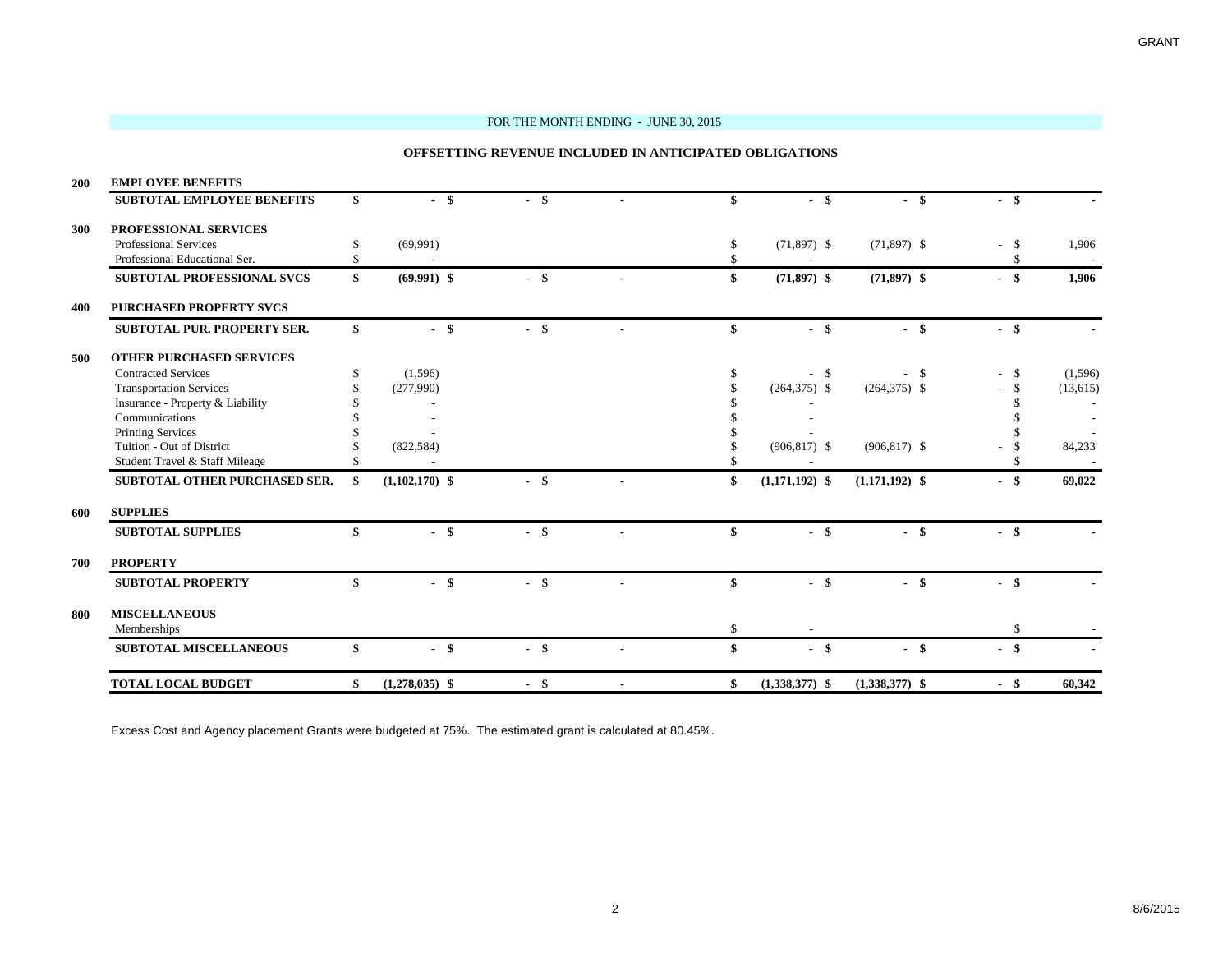# **NEWTOWN PUBLIC SCHOOLS NEWTOWN, CONNECTICUT**

| FY 2015 BUILDING & SITE MAINTENANCE PROJECTS -                  | <b>Budgeted</b>   |        | Actual      |        | 6/30/2015<br><b>Balance</b> |
|-----------------------------------------------------------------|-------------------|--------|-------------|--------|-----------------------------|
| Acct #1-001-90-094-3501-0000<br><b>HAWLEY SCHOOL</b>            |                   |        |             |        |                             |
| INSTALL COVERS AT FIRE PULL STATIONS                            | \$<br>$2,500$ \$  |        |             | - \$   | 2,500                       |
| <b>REPAINT MULTI PURPOSE ROOM</b>                               | \$<br>10,000 \$   |        | 10,000 \$   |        |                             |
| REPAINT GYM AND ADJOINING MUSIC ROOM                            | \$<br>15,000 \$   |        | 15,000      | \$     |                             |
|                                                                 |                   |        |             | \$     |                             |
|                                                                 | \$<br>$27,500$ \$ |        | 25,000 \$   |        | 2,500                       |
| Acct #1-001-90-094-3502-0000<br><b>SANDY HOOK SCHOOL</b>        |                   |        |             |        |                             |
| <b>NONE</b>                                                     | \$                | - \$   |             | - \$   |                             |
|                                                                 | \$                | $-$ \$ |             | $-$ \$ |                             |
| Acct #1-001-90-094-3503-0000<br><b>MIDDLE GATE SCHOOL</b>       |                   |        |             |        |                             |
| CARPET FLOORING REPLACEMENT PROGRAM                             | \$<br>20,000 \$   |        | 13,850 \$   |        | 6,150                       |
| REPAINT 1992 WING, WALLS AND FRAMES                             | \$<br>25,000 \$   |        | 25,000 \$   |        |                             |
| REPAIR ASPHALT AT ENTRANCE, RUTS AT CURBS                       | \$<br>18,000 \$   |        | 18,000 \$   |        |                             |
| REPLACE OIL LINES AT GENERATOR TANK PER CODE                    | \$<br>15,000 \$   |        | 14,100 \$   |        | 900                         |
|                                                                 | \$<br>78,000 \$   |        | 70,950 \$   |        | 7,050                       |
| Acct #1-001-90-094-3504-0000<br><b>HEAD O'MEADOW SCHOOL</b>     |                   |        |             |        |                             |
| <b>CLEAN DUCT WORK</b>                                          | \$<br>15,000 \$   |        | 15,000 \$   |        |                             |
| REPAINT CLASSROOMS AND HALLWAYS                                 | \$<br>20,000      | \$     | 20,000      | S      |                             |
| REPAINT GYM AND RESTRIPE FLOOR                                  | \$<br>20,000 \$   |        | 20,000 \$   |        |                             |
|                                                                 | \$<br>$55,000$ \$ |        | $55,000$ \$ |        |                             |
| Acct #1-001-90-094-3505-0000<br><b>REED INTERMEDIATE SCHOOL</b> |                   |        |             |        |                             |
| ELECTRICAL UPGRADE TO GENERATOR                                 | \$<br>20,000 \$   |        | 16,182 \$   |        | 3,818                       |
|                                                                 | \$<br>$20,000$ \$ |        | $16,182$ \$ |        | 3,818                       |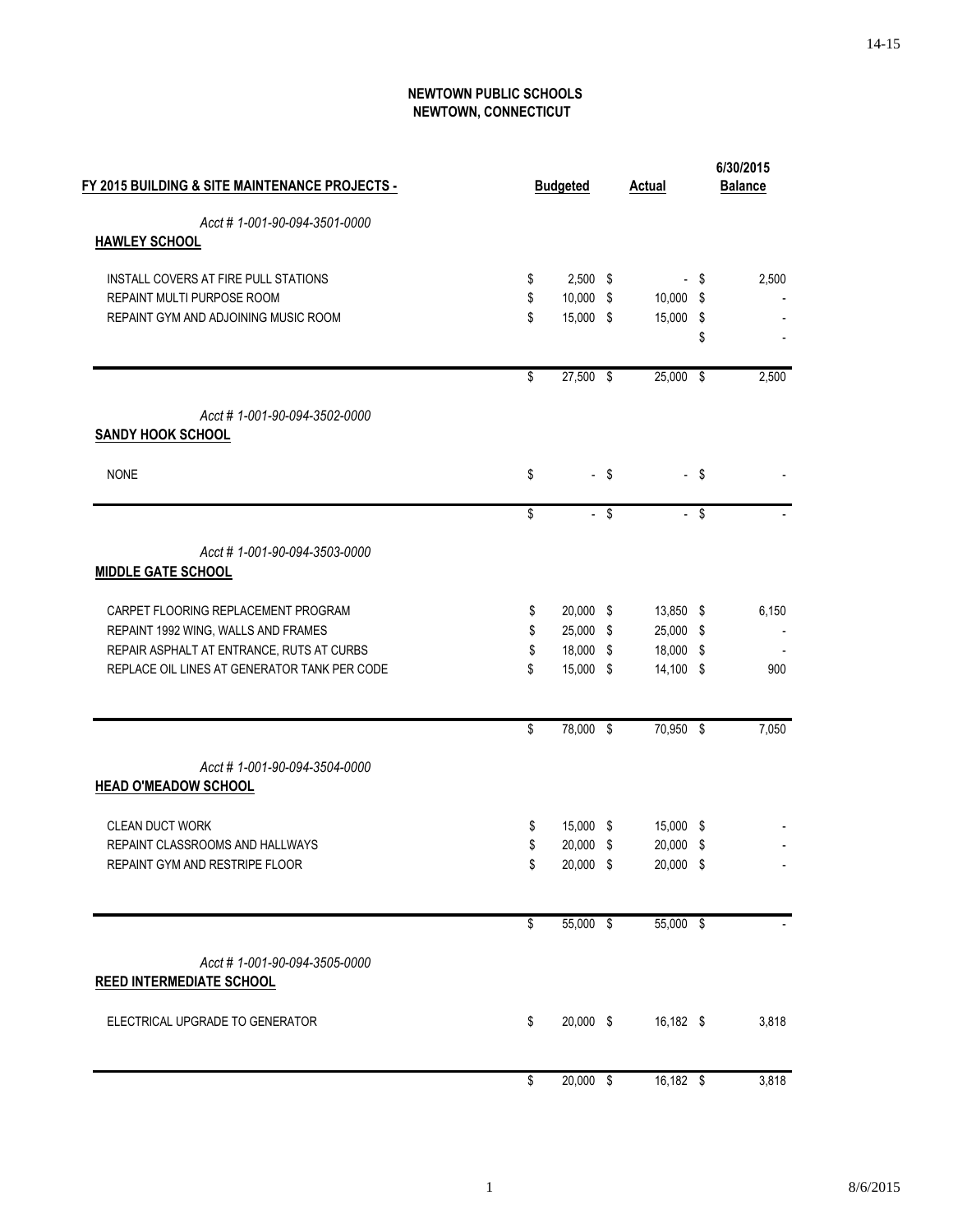### **NEWTOWN PUBLIC SCHOOLS NEWTOWN, CONNECTICUT**

| FY 2015 BUILDING & SITE MAINTENANCE PROJECTS -        |                        | <b>Budgeted</b> |                         | Actual                 | 6/30/2015<br><b>Balance</b> |
|-------------------------------------------------------|------------------------|-----------------|-------------------------|------------------------|-----------------------------|
| Acct #1-001-90-094-3506-0000<br><b>MIDDLE SCHOOL</b>  |                        |                 |                         |                        |                             |
| INSTALL DEHUMIDIFICATION AT D-WING HALL               |                        | 15,000 \$       |                         |                        | 132                         |
| UPGRADE BATHROOMS IN A WING 2ND FLOOR                 | \$<br>\$               | 25,000 \$       |                         | 14,868 \$<br>18,672 \$ | 6,328                       |
| CARPET FLOORING REPLACEMENT PROGRAM                   | \$                     | 30,000 \$       |                         | 30,000 \$              |                             |
| PAVE REAR ACCESS ROAD                                 | \$                     | 13,500 \$       |                         | 13,500 \$              |                             |
| SIDEWALK REPAIR                                       | \$                     | $5,000$ \$      |                         | $5,000$ \$             |                             |
|                                                       | \$                     | 88,500 \$       |                         | 82,040 \$              | 6,460                       |
| Acct #1-01-90-094-3507-0000                           |                        |                 |                         |                        |                             |
| <b>HIGH SCHOOL</b>                                    |                        |                 |                         |                        |                             |
| <b>CLEAN DUCT WORK</b>                                | \$                     | 45,000 \$       |                         | 45,331 \$              | (331)                       |
|                                                       | \$                     | 45,000 \$       |                         | 45,331 \$              | (331)                       |
| Acct #1-001-90-094-3508-0000                          |                        |                 |                         |                        |                             |
| <b>SYSTEM WIDE</b>                                    |                        |                 |                         |                        |                             |
| REPLACE MAIN DOOR AT WHAREHOUSE AND SHOP              | \$                     | 20,000 \$       |                         | 20,000 \$              |                             |
|                                                       | \$                     | $20,000$ \$     |                         | $20,000$ \$            |                             |
|                                                       |                        |                 |                         |                        |                             |
| <b>TOTAL BUILDING &amp; SITE MAINTENANCE PROJECTS</b> | \$                     | 334,000 \$      |                         | 314,503 \$             | 19,497                      |
|                                                       |                        |                 |                         |                        |                             |
|                                                       | <b>BUDGETED</b>        |                 | \$                      | 334,000                |                             |
|                                                       | 1st Transfer 6/30/2015 |                 | \$                      | (18,000)               |                             |
|                                                       | <b>Total Transfers</b> |                 | $\sqrt[6]{\frac{1}{2}}$ | (18,000)               |                             |

TOTAL BUDGET \$ 316,000